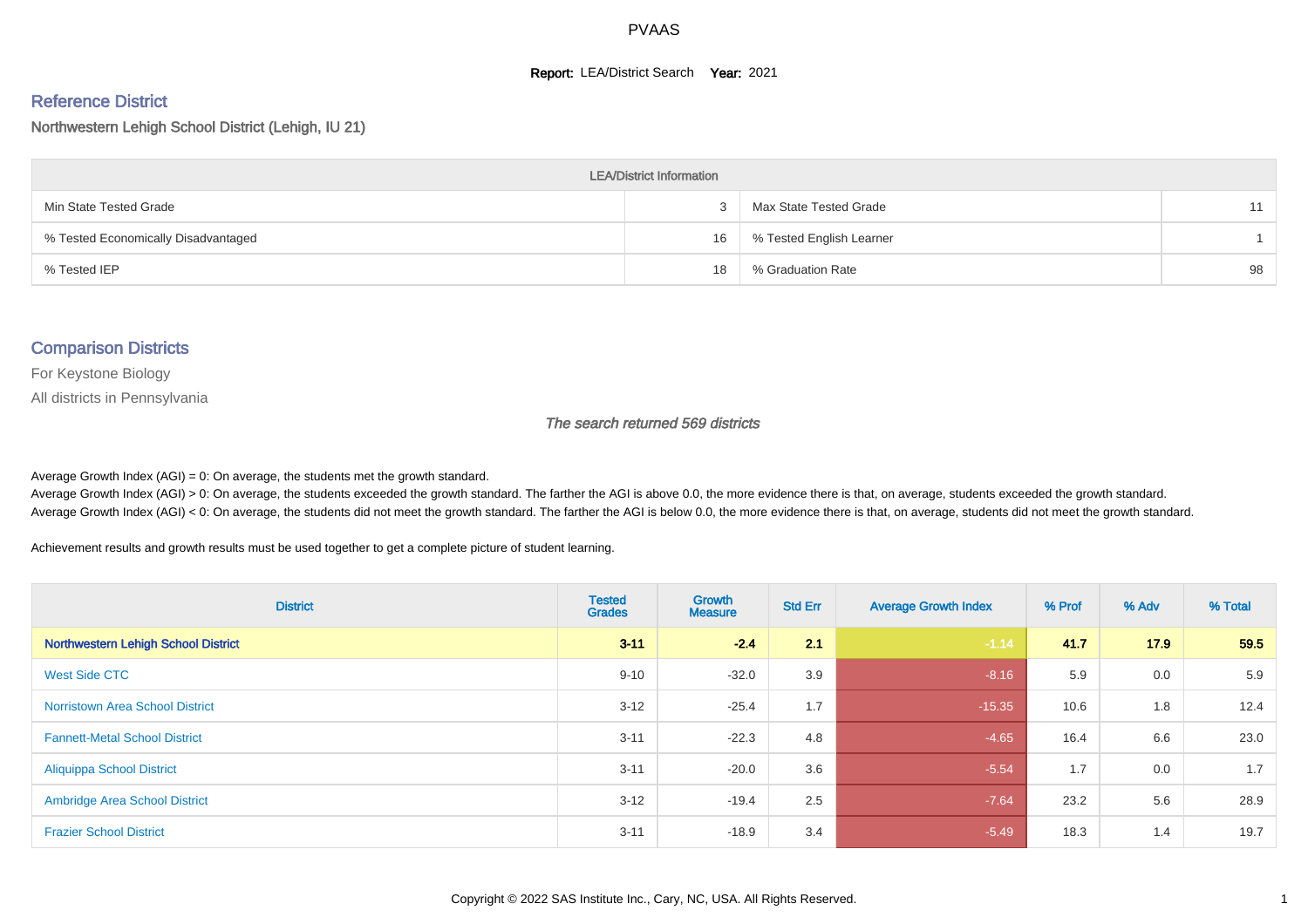| <b>District</b>                                    | <b>Tested</b><br><b>Grades</b> | <b>Growth</b><br><b>Measure</b> | <b>Std Err</b> | <b>Average Growth Index</b> | % Prof | % Adv   | % Total |
|----------------------------------------------------|--------------------------------|---------------------------------|----------------|-----------------------------|--------|---------|---------|
| Northwestern Lehigh School District                | $3 - 11$                       | $-2.4$                          | 2.1            | $-1.14$                     | 41.7   | 17.9    | 59.5    |
| <b>Big Beaver Falls Area School District</b>       | $3 - 11$                       | $-17.9$                         | 2.8            | $-6.27$                     | 9.4    | $2.8\,$ | 12.2    |
| <b>Muhlenberg School District</b>                  | $3 - 10$                       | $-17.8$                         | 1.9            | $-9.34$                     | 12.4   | 4.6     | 17.0    |
| <b>York City School District</b>                   | $3 - 12$                       | $-17.7$                         | 1.8            | $-10.05$                    | 3.2    | 0.7     | 3.9     |
| <b>Cheltenham School District</b>                  | $3 - 11$                       | $-17.6$                         | 2.0            | $-8.74$                     | 24.4   | 8.3     | 32.6    |
| Imhotep Institute Charter High School              | $9 - 11$                       | $-17.6$                         | 5.8            | $-3.03$                     | 15.4   | 0.0     | 15.4    |
| <b>Williamsburg Community School District</b>      | $3 - 11$                       | $-16.9$                         | 4.1            | $-4.14$                     | 22.4   | 0.0     | 22.4    |
| <b>Allentown City School District</b>              | $3 - 12$                       | $-16.9$                         | 1.4            | $-12.37$                    | 5.9    | 0.4     | 6.3     |
| <b>Chartiers-Houston School District</b>           | $3 - 10$                       | $-16.5$                         | 3.5            | $-4.79$                     | 26.3   | 6.6     | 32.9    |
| Meyersdale Area School District                    | $3 - 11$                       | $-16.1$                         | 3.3            | $-4.94$                     | 20.3   | 5.8     | 26.1    |
| <b>Washington School District</b>                  | $3 - 11$                       | $-15.9$                         | 2.9            | $-5.44$                     | 12.9   | 1.7     | 14.7    |
| <b>North Hills School District</b>                 | $3 - 11$                       | $-15.8$                         | 1.8            | $-8.84$                     | 26.4   | 19.8    | 46.2    |
| La Academia Partnership Charter School             | $6 - 11$                       | $-15.5$                         | 5.7            | $-2.70$                     | 2.3    | $0.0\,$ | 2.3     |
| <b>Turkeyfoot Valley Area School District</b>      | $3 - 12$                       | $-15.4$                         | 5.8            | $-2.66$                     | 3.8    | 3.8     | 7.6     |
| <b>Lincoln Park Performing Arts Charter School</b> | $7 - 11$                       | $-14.9$                         | 2.7            | $-5.45$                     | 39.3   | 8.9     | 48.2    |
| Philadelphia Academy Charter School                | $3 - 11$                       | $-14.7$                         | 2.7            | $-5.42$                     | 21.6   | 3.9     | 25.5    |
| <b>Hanover Area School District</b>                | $3 - 11$                       | $-14.7$                         | 4.7            | $-3.13$                     | 12.1   | 3.0     | 15.2    |
| <b>Executive Education Academy Charter School</b>  | $3 - 10$                       | $-14.6$                         | 3.0            | $-4.81$                     | 8.5    | 1.2     | 9.8     |
| <b>Shade-Central City School District</b>          | $3 - 11$                       | $-14.6$                         | 4.0            | $-3.68$                     | 9.6    | 0.0     | 9.6     |
| <b>Northwestern School District</b>                | $3 - 11$                       | $-14.6$                         | 3.2            | $-4.51$                     | 32.5   | 13.7    | 46.2    |
| <b>Butler Area School District</b>                 | $3 - 11$                       | $-14.1$                         | 1.5            | $-9.60$                     | 26.4   | 11.1    | 37.5    |
| <b>Greater Latrobe School District</b>             | $3 - 11$                       | $-14.1$                         | 2.0            | $-7.14$                     | 41.0   | 12.6    | 53.6    |
| <b>California Area School District</b>             | $3 - 10$                       | $-13.7$                         | 4.5            | $-3.06$                     | 41.7   | 16.7    | 58.3    |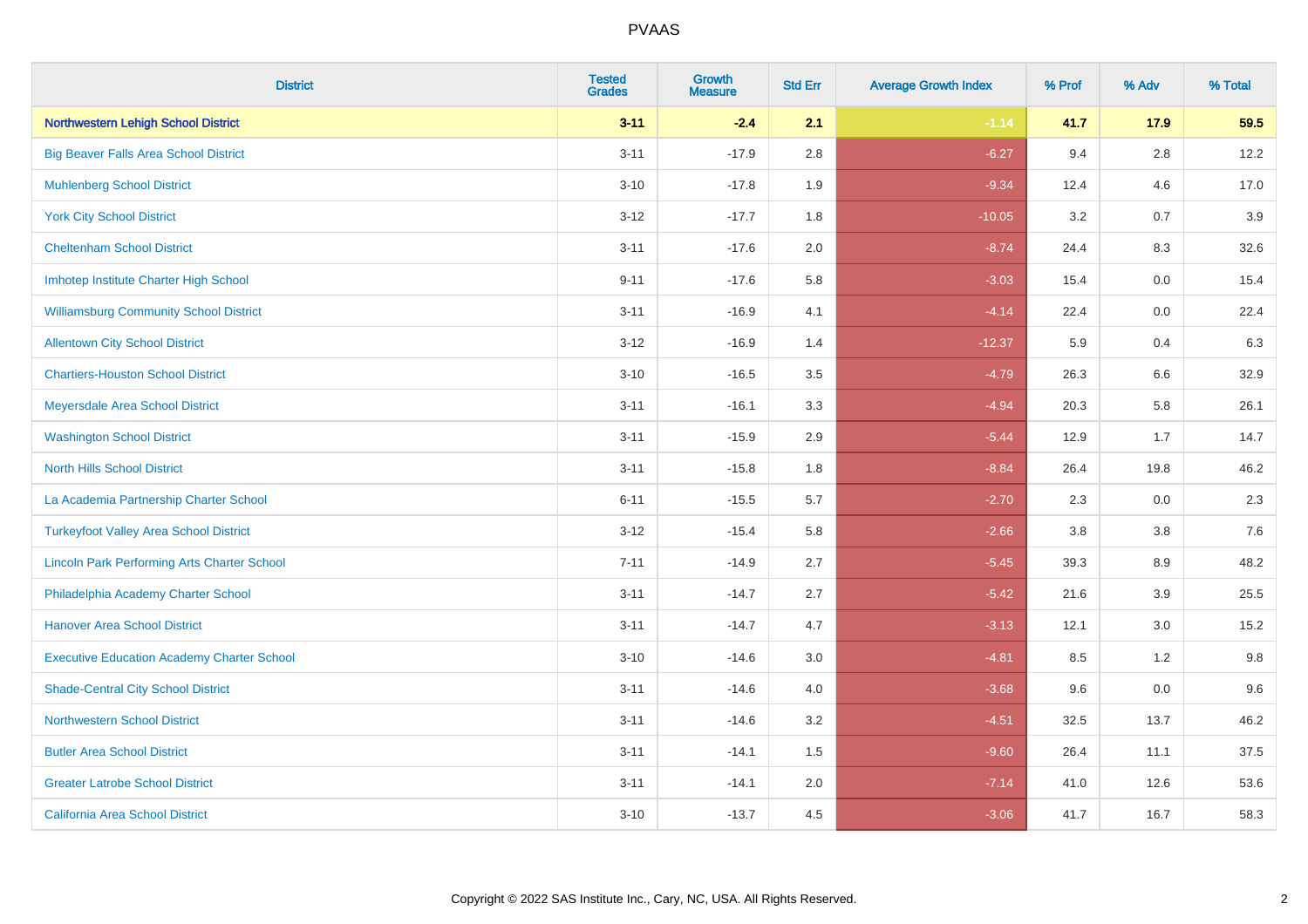| <b>District</b>                                | <b>Tested</b><br><b>Grades</b> | Growth<br><b>Measure</b> | <b>Std Err</b> | <b>Average Growth Index</b> | % Prof | % Adv   | % Total |
|------------------------------------------------|--------------------------------|--------------------------|----------------|-----------------------------|--------|---------|---------|
| <b>Northwestern Lehigh School District</b>     | $3 - 11$                       | $-2.4$                   | 2.1            | $-1.14$                     | 41.7   | 17.9    | 59.5    |
| <b>New Castle Area School District</b>         | $3 - 12$                       | $-13.6$                  | 2.3            | $-5.99$                     | 17.6   | 2.0     | 19.5    |
| <b>Central Fulton School District</b>          | $3 - 11$                       | $-13.3$                  | 3.2            | $-4.20$                     | 18.1   | 9.7     | 27.8    |
| <b>Panther Valley School District</b>          | $3-12$                         | $-13.3$                  | 3.2            | $-4.10$                     | 31.5   | 4.1     | 35.6    |
| <b>Greenville Area School District</b>         | $3 - 11$                       | $-13.2$                  | 3.0            | $-4.45$                     | 32.1   | 4.6     | 36.7    |
| Morrisville Borough School District            | $3 - 11$                       | $-13.1$                  | 3.7            | $-3.52$                     | 4.9    | 1.6     | 6.6     |
| <b>Tussey Mountain School District</b>         | $3 - 12$                       | $-13.0$                  | 3.3            | $-3.93$                     | 11.1   | $3.2\,$ | 14.3    |
| <b>Riverview School District</b>               | $3 - 11$                       | $-13.0$                  | 4.0            | $-3.29$                     | 43.1   | 7.8     | 51.0    |
| <b>Pittsburgh School District</b>              | $3 - 11$                       | $-13.0$                  | 1.1            | $-12.25$                    | 16.1   | 6.5     | 22.6    |
| <b>Tacony Academy Charter School</b>           | $3 - 11$                       | $-12.9$                  | 3.3            | $-3.90$                     | 8.6    | 1.4     | 10.0    |
| <b>Central Cambria School District</b>         | $3 - 11$                       | $-12.7$                  | 2.3            | $-5.61$                     | 19.4   | 7.4     | 26.9    |
| <b>Neshannock Township School District</b>     | $3 - 10$                       | $-12.5$                  | 2.7            | $-4.73$                     | 29.0   | 13.0    | 42.0    |
| <b>Ellwood City Area School District</b>       | $3 - 11$                       | $-12.5$                  | 3.1            | $-4.00$                     | 26.7   | 8.7     | 35.4    |
| <b>Southmoreland School District</b>           | $3 - 11$                       | $-12.5$                  | 3.1            | $-4.04$                     | 33.3   | 15.5    | 48.8    |
| <b>Wilkes-Barre Area School District</b>       | $3 - 11$                       | $-12.4$                  | 2.4            | $-5.18$                     | 14.2   | 3.7     | 17.9    |
| <b>Hanover Public School District</b>          | $3 - 11$                       | $-12.4$                  | 2.7            | $-4.50$                     | 22.7   | 6.2     | 28.9    |
| <b>Girard School District</b>                  | $3 - 11$                       | $-12.3$                  | 2.6            | $-4.76$                     | 29.7   | 18.9    | 48.6    |
| <b>Dunmore School District</b>                 | $3 - 11$                       | $-12.2$                  | 2.7            | $-4.51$                     | 15.0   | 5.3     | 20.4    |
| <b>Mcguffey School District</b>                | $3 - 11$                       | $-12.1$                  | 3.0            | $-4.06$                     | 12.8   | 5.9     | 18.6    |
| Jefferson-Morgan School District               | $3 - 10$                       | $-12.0$                  | 3.9            | $-3.09$                     | 28.6   | 6.1     | 34.7    |
| West Mifflin Area School District              | $3-12$                         | $-11.9$                  | 2.5            | $-4.77$                     | 15.9   | 4.0     | 19.9    |
| <b>Windber Area School District</b>            | $3 - 11$                       | $-11.9$                  | 3.0            | $-3.94$                     | 41.0   | 10.3    | 51.3    |
| Lehigh Valley Charter High School For The Arts | $9 - 10$                       | $-11.8$                  | 2.5            | $-4.76$                     | 28.9   | 5.7     | 34.6    |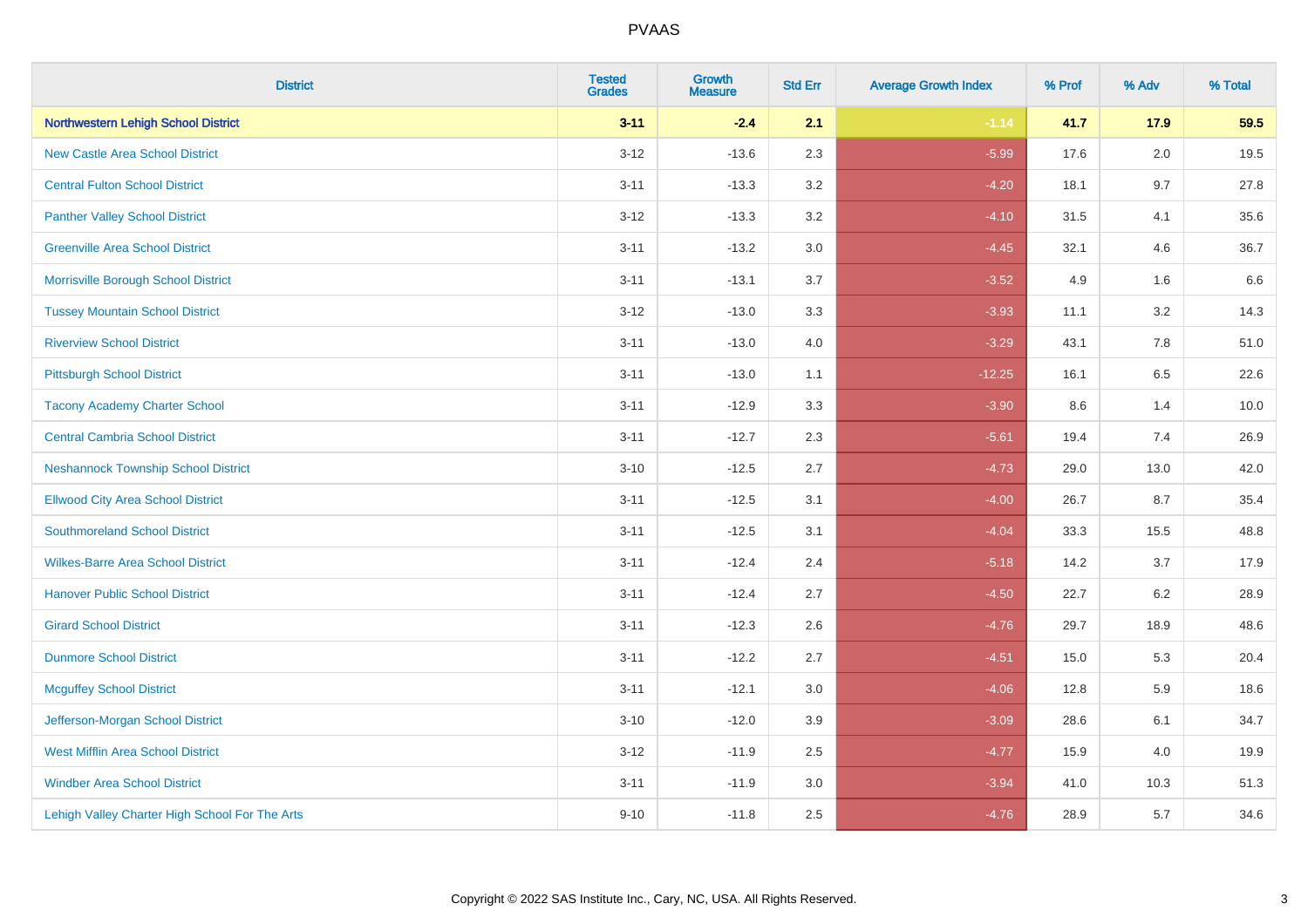| <b>District</b>                               | <b>Tested</b><br><b>Grades</b> | <b>Growth</b><br><b>Measure</b> | <b>Std Err</b> | <b>Average Growth Index</b> | % Prof | % Adv   | % Total |
|-----------------------------------------------|--------------------------------|---------------------------------|----------------|-----------------------------|--------|---------|---------|
| <b>Northwestern Lehigh School District</b>    | $3 - 11$                       | $-2.4$                          | 2.1            | $-1.14$                     | 41.7   | 17.9    | 59.5    |
| <b>Derry Area School District</b>             | $3 - 11$                       | $-11.8$                         | 2.6            | $-4.53$                     | 34.8   | 6.1     | 40.9    |
| <b>Moniteau School District</b>               | $3 - 11$                       | $-11.8$                         | 2.9            | $-4.07$                     | 22.6   | $5.0\,$ | 27.6    |
| Jefferson County-Dubois AVTS                  | $9 - 11$                       | $-11.7$                         | 3.1            | $-3.72$                     | 17.6   | 2.8     | 20.4    |
| <b>Williamsport Area School District</b>      | $3 - 11$                       | $-11.7$                         | 1.4            | $-8.29$                     | 18.2   | 10.5    | 28.7    |
| <b>Forbes Road School District</b>            | $3 - 11$                       | $-11.5$                         | 4.7            | $-2.43$                     | 23.1   | 10.3    | 33.3    |
| <b>Old Forge School District</b>              | $3-12$                         | $-11.3$                         | 3.1            | $-3.62$                     | 28.6   | 13.2    | 41.8    |
| <b>Burgettstown Area School District</b>      | $3 - 11$                       | $-11.2$                         | 3.2            | $-3.46$                     | 16.0   | 2.7     | 18.7    |
| <b>Mid Valley School District</b>             | $3 - 10$                       | $-11.1$                         | 2.7            | $-4.07$                     | 28.3   | 8.1     | 36.4    |
| Lackawanna Trail School District              | $3 - 10$                       | $-11.0$                         | 3.3            | $-3.35$                     | 13.1   | 18.0    | 31.2    |
| <b>York Co School Of Technology</b>           | $9 - 12$                       | $-10.9$                         | 1.6            | $-6.79$                     | 22.6   | 4.0     | 26.6    |
| <b>East Lycoming School District</b>          | $3 - 11$                       | $-10.9$                         | 2.1            | $-5.08$                     | 22.5   | 8.2     | 30.8    |
| Jim Thorpe Area School District               | $3 - 11$                       | $-10.9$                         | 2.4            | $-4.48$                     | 19.5   | 6.0     | 25.5    |
| <b>Ligonier Valley School District</b>        | $3 - 11$                       | $-10.8$                         | 3.1            | $-3.43$                     | 34.1   | 5.8     | 39.9    |
| <b>General Mclane School District</b>         | $3 - 11$                       | $-10.7$                         | 2.4            | $-4.40$                     | 34.0   | 15.6    | 49.6    |
| <b>Mohawk Area School District</b>            | $3 - 11$                       | $-10.5$                         | 2.8            | $-3.75$                     | 35.1   | 10.6    | 45.7    |
| <b>Kennett Consolidated School District</b>   | $3 - 11$                       | $-10.4$                         | 1.7            | $-6.27$                     | 28.7   | 14.0    | 42.7    |
| <b>Commodore Perry School District</b>        | $3 - 11$                       | $-10.4$                         | 4.5            | $-2.30$                     | 29.4   | 5.9     | 35.3    |
| <b>Hempfield Area School District</b>         | $3 - 12$                       | $-10.2$                         | 1.6            | $-6.37$                     | 28.1   | 19.2    | 47.3    |
| <b>Scranton School District</b>               | $3-12$                         | $-10.1$                         | 2.5            | $-4.04$                     | 20.0   | 7.7     | 27.7    |
| <b>Milton Area School District</b>            | $3 - 11$                       | $-10.1$                         | 2.5            | $-4.04$                     | 23.0   | 11.3    | 34.2    |
| <b>Lancaster School District</b>              | $3 - 12$                       | $-10.0$                         | 1.4            | $-7.22$                     | 9.0    | 3.9     | 12.8    |
| <b>Clarion-Limestone Area School District</b> | $3-12$                         | $-10.0$                         | 3.6            | $-2.76$                     | 28.3   | 20.0    | 48.3    |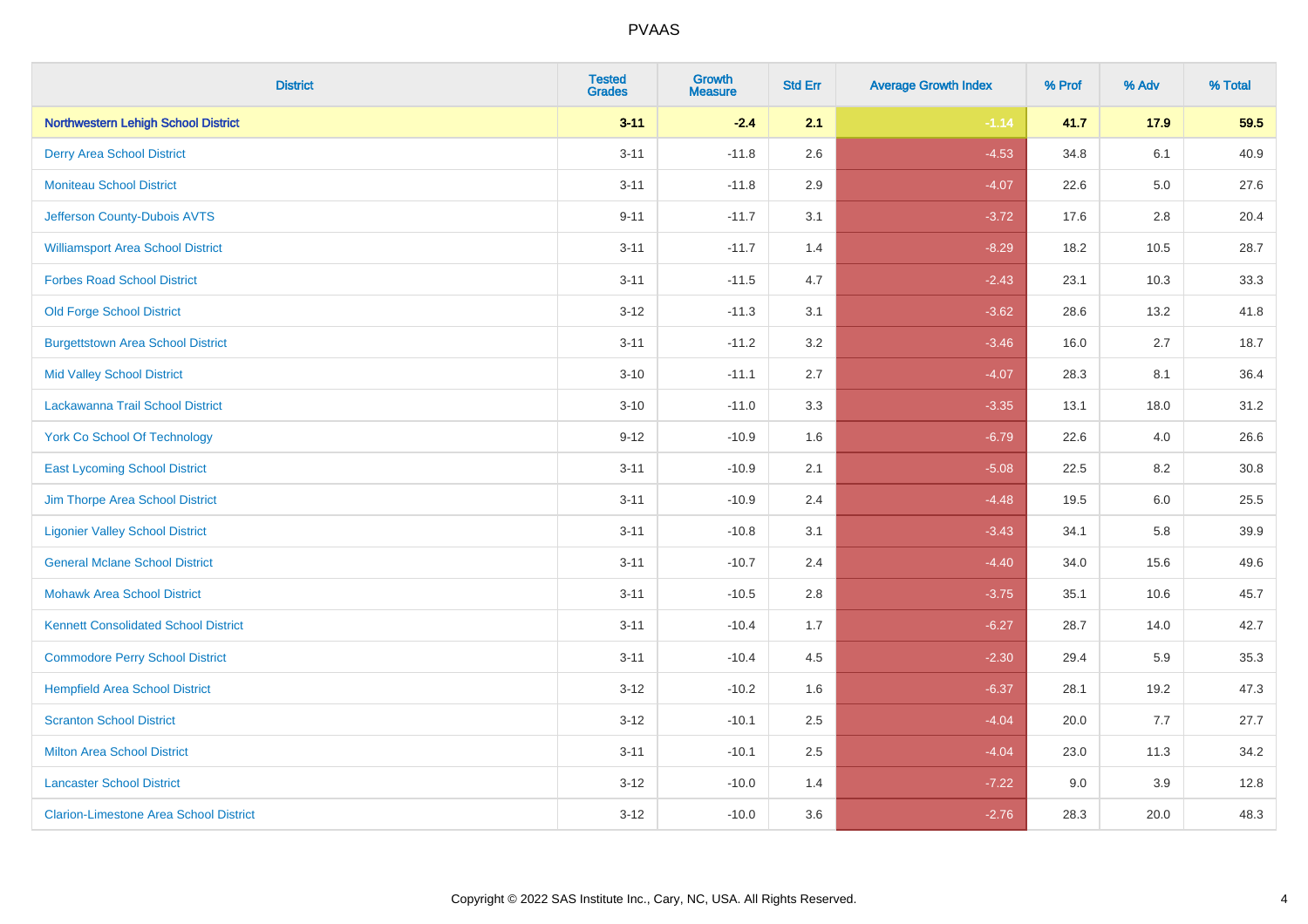| <b>District</b>                                | <b>Tested</b><br><b>Grades</b> | <b>Growth</b><br><b>Measure</b> | <b>Std Err</b> | <b>Average Growth Index</b> | % Prof | % Adv | % Total |
|------------------------------------------------|--------------------------------|---------------------------------|----------------|-----------------------------|--------|-------|---------|
| <b>Northwestern Lehigh School District</b>     | $3 - 11$                       | $-2.4$                          | 2.1            | $-1.14$                     | 41.7   | 17.9  | 59.5    |
| <b>Deer Lakes School District</b>              | $3 - 11$                       | $-10.0$                         | 2.5            | $-4.02$                     | 27.7   | 9.9   | 37.6    |
| <b>Lawrence County CTC</b>                     | $10 - 11$                      | $-9.8$                          | 3.7            | $-2.68$                     | 7.3    | 0.0   | 7.3     |
| <b>Big Spring School District</b>              | $3 - 11$                       | $-9.8$                          | 2.3            | $-4.32$                     | 23.6   | 12.9  | 36.5    |
| <b>West York Area School District</b>          | $3 - 12$                       | $-9.8$                          | 2.7            | $-3.57$                     | 21.9   | 10.9  | 32.8    |
| Mastery Charter School - Gratz Campus          | $7 - 10$                       | $-9.5$                          | 4.6            | $-2.09$                     | 0.0    | 3.4   | 3.4     |
| <b>Jamestown Area School District</b>          | $3 - 11$                       | $-9.5$                          | 4.1            | $-2.33$                     | 41.5   | 4.9   | 46.3    |
| <b>Antietam School District</b>                | $3 - 10$                       | $-9.5$                          | 3.7            | $-2.57$                     | 20.9   | 1.5   | 22.4    |
| <b>Coatesville Area School District</b>        | $3 - 11$                       | $-9.5$                          | 1.6            | $-5.81$                     | 12.8   | 3.3   | 16.2    |
| <b>Plum Borough School District</b>            | $3 - 11$                       | $-9.4$                          | 2.4            | $-3.98$                     | 32.9   | 27.4  | 60.4    |
| Insight PA Cyber Charter School                | $3 - 11$                       | $-9.4$                          | 5.8            | $-1.62$                     | 25.6   | 4.6   | 30.2    |
| <b>Western Beaver County School District</b>   | $3 - 11$                       | $-9.3$                          | 4.2            | $-2.20$                     | 45.1   | 3.9   | 49.0    |
| <b>Carbon Career &amp; Technical Institute</b> | $9 - 11$                       | $-9.3$                          | 3.2            | $-2.92$                     | 19.6   | 2.2   | 21.7    |
| <b>Chartiers Valley School District</b>        | $3 - 11$                       | $-9.1$                          | 2.1            | $-4.23$                     | 20.7   | 17.4  | 38.0    |
| <b>South Park School District</b>              | $3 - 11$                       | $-8.8$                          | 2.5            | $-3.46$                     | 28.1   | 17.0  | 45.2    |
| <b>Grove City Area School District</b>         | $3 - 12$                       | $-8.8$                          | 2.3            | $-3.89$                     | 25.6   | 16.4  | 42.0    |
| <b>Trinity Area School District</b>            | $3 - 11$                       | $-8.7$                          | 1.8            | $-4.87$                     | 20.9   | 9.8   | 30.8    |
| <b>Union City Area School District</b>         | $3 - 12$                       | $-8.7$                          | 3.3            | $-2.59$                     | 29.7   | 10.9  | 40.6    |
| <b>Shanksville-Stonycreek School District</b>  | $3 - 10$                       | $-8.6$                          | 5.5            | $-1.55$                     | 17.6   | 23.5  | 41.2    |
| Southern Columbia Area School District         | $3 - 11$                       | $-8.5$                          | 3.0            | $-2.83$                     | 30.5   | 12.8  | 43.3    |
| <b>Interboro School District</b>               | $3 - 12$                       | $-8.4$                          | 2.0            | $-4.27$                     | 27.6   | 6.4   | 34.1    |
| <b>Montoursville Area School District</b>      | $3 - 12$                       | $-8.4$                          | 2.6            | $-3.17$                     | 38.8   | 18.2  | 57.0    |
| Salisbury-Elk Lick School District             | $3 - 11$                       | $-8.4$                          | 5.8            | $-1.45$                     | 33.3   | 5.6   | 38.9    |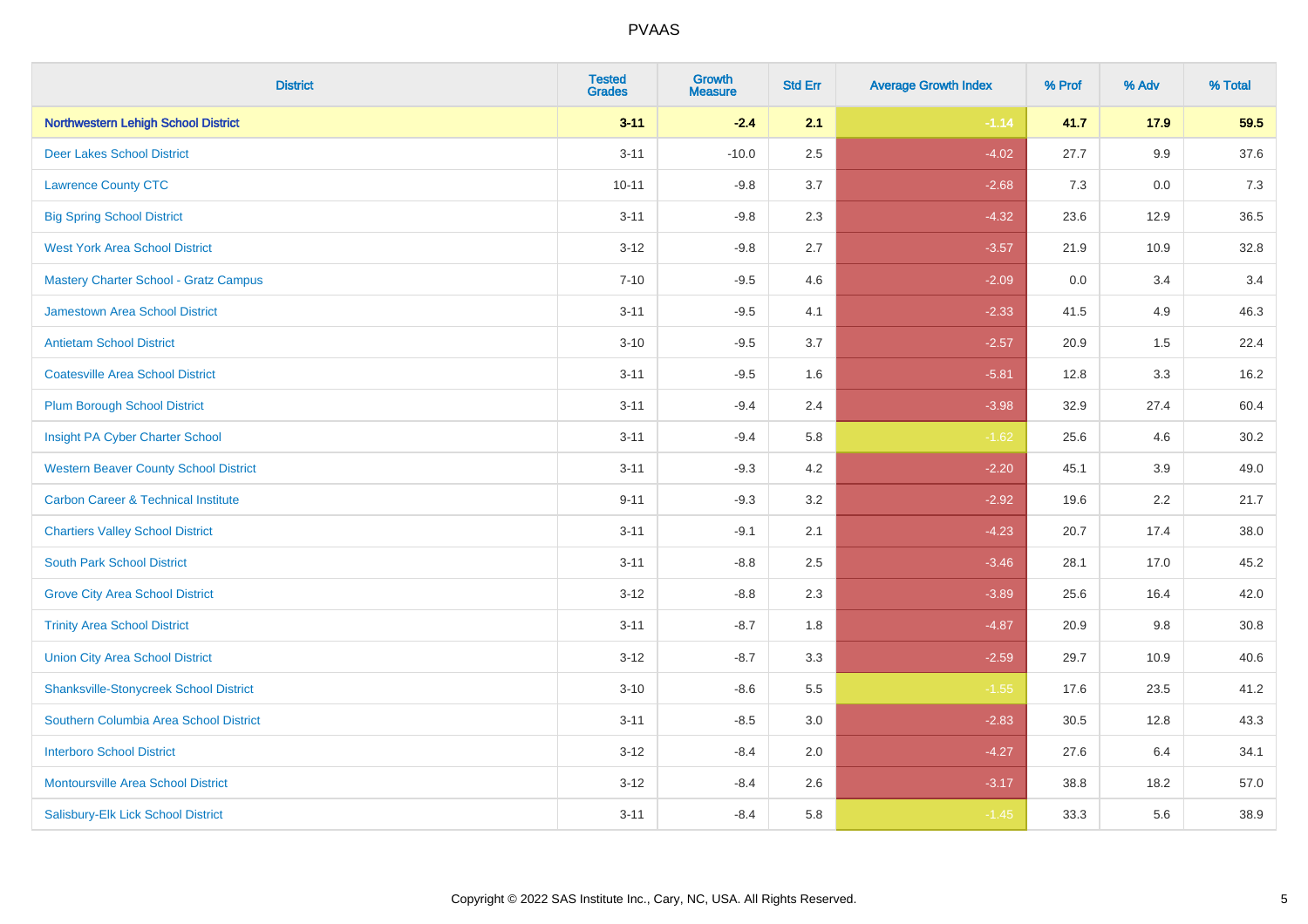| <b>District</b>                               | <b>Tested</b><br><b>Grades</b> | <b>Growth</b><br><b>Measure</b> | <b>Std Err</b> | <b>Average Growth Index</b> | % Prof | % Adv | % Total |
|-----------------------------------------------|--------------------------------|---------------------------------|----------------|-----------------------------|--------|-------|---------|
| <b>Northwestern Lehigh School District</b>    | $3 - 11$                       | $-2.4$                          | 2.1            | $-1.14$                     | 41.7   | 17.9  | 59.5    |
| <b>Shikellamy School District</b>             | $3 - 10$                       | $-8.3$                          | 2.4            | $-3.42$                     | 20.8   | 18.5  | 39.2    |
| <b>Achievement House Charter School</b>       | $7 - 11$                       | $-8.2$                          | 3.6            | $-2.28$                     | 16.7   | 2.8   | 19.4    |
| <b>Pittston Area School District</b>          | $3 - 11$                       | $-8.2$                          | 2.2            | $-3.75$                     | 26.7   | 14.8  | 41.5    |
| <b>West Greene School District</b>            | $3 - 11$                       | $-8.1$                          | 3.9            | $-2.08$                     | 31.0   | 11.9  | 42.9    |
| Boys Latin Of Philadelphia Charter School     | $6 - 12$                       | $-8.0$                          | 2.7            | $-3.02$                     | 1.4    | 0.0   | 1.4     |
| <b>Jenkintown School District</b>             | $3 - 11$                       | $-7.9$                          | 4.1            | $-1.92$                     | 34.1   | 27.3  | 61.4    |
| <b>Mount Carmel Area School District</b>      | $3 - 11$                       | $-7.9$                          | 2.3            | $-3.38$                     | 18.2   | 4.4   | 22.6    |
| Philadelphia City School District             | $3 - 12$                       | $-7.8$                          | 0.6            | $-13.43$                    | 16.4   | 6.5   | 22.9    |
| <b>Somerset Area School District</b>          | $3 - 11$                       | $-7.6$                          | 2.4            | $-3.17$                     | 21.0   | 14.5  | 35.5    |
| Octorara Area School District                 | $3 - 11$                       | $-7.5$                          | 3.2            | $-2.35$                     | 26.1   | 17.0  | 43.2    |
| <b>Redbank Valley School District</b>         | $3 - 11$                       | $-7.5$                          | 3.1            | $-2.41$                     | 12.4   | 10.6  | 23.1    |
| <b>Blairsville-Saltsburg School District</b>  | $3 - 11$                       | $-7.5$                          | 2.8            | $-2.67$                     | 20.1   | 8.2   | 28.3    |
| <b>Bristol Township School District</b>       | $3 - 11$                       | $-7.4$                          | 1.4            | $-5.32$                     | 13.8   | 4.6   | 18.4    |
| <b>West Middlesex Area School District</b>    | $3 - 10$                       | $-7.4$                          | 3.5            | $-2.11$                     | 32.0   | 9.6   | 41.6    |
| Lincoln Leadership Academy Charter School     | $3 - 12$                       | $-7.4$                          | 3.7            | $-1.99$                     | 6.4    | 2.1   | 8.5     |
| Catasauqua Area School District               | $3 - 12$                       | $-7.3$                          | 2.8            | $-2.58$                     | 27.1   | 11.2  | 38.3    |
| <b>Innovative Arts Academy Charter School</b> | $6 - 11$                       | $-7.2$                          | 2.5            | $-2.83$                     | 2.0    | 0.0   | 2.0     |
| <b>Keystone Oaks School District</b>          | $3 - 11$                       | $-7.2$                          | 2.3            | $-3.14$                     | 30.0   | 11.1  | 41.0    |
| Karns City Area School District               | $3 - 11$                       | $-7.2$                          | 2.6            | $-2.71$                     | 26.4   | 20.8  | 47.2    |
| <b>Columbia-Montour AVTS</b>                  | $9 - 10$                       | $-7.1$                          | 2.8            | $-2.52$                     | 19.5   | 3.2   | 22.7    |
| <b>Carmichaels Area School District</b>       | $3 - 10$                       | $-7.0$                          | 3.1            | $-2.30$                     | 17.8   | 9.6   | 27.4    |
| <b>Sto-Rox School District</b>                | $3 - 10$                       | $-7.0$                          | 3.5            | $-1.99$                     | 3.2    | 0.0   | 3.2     |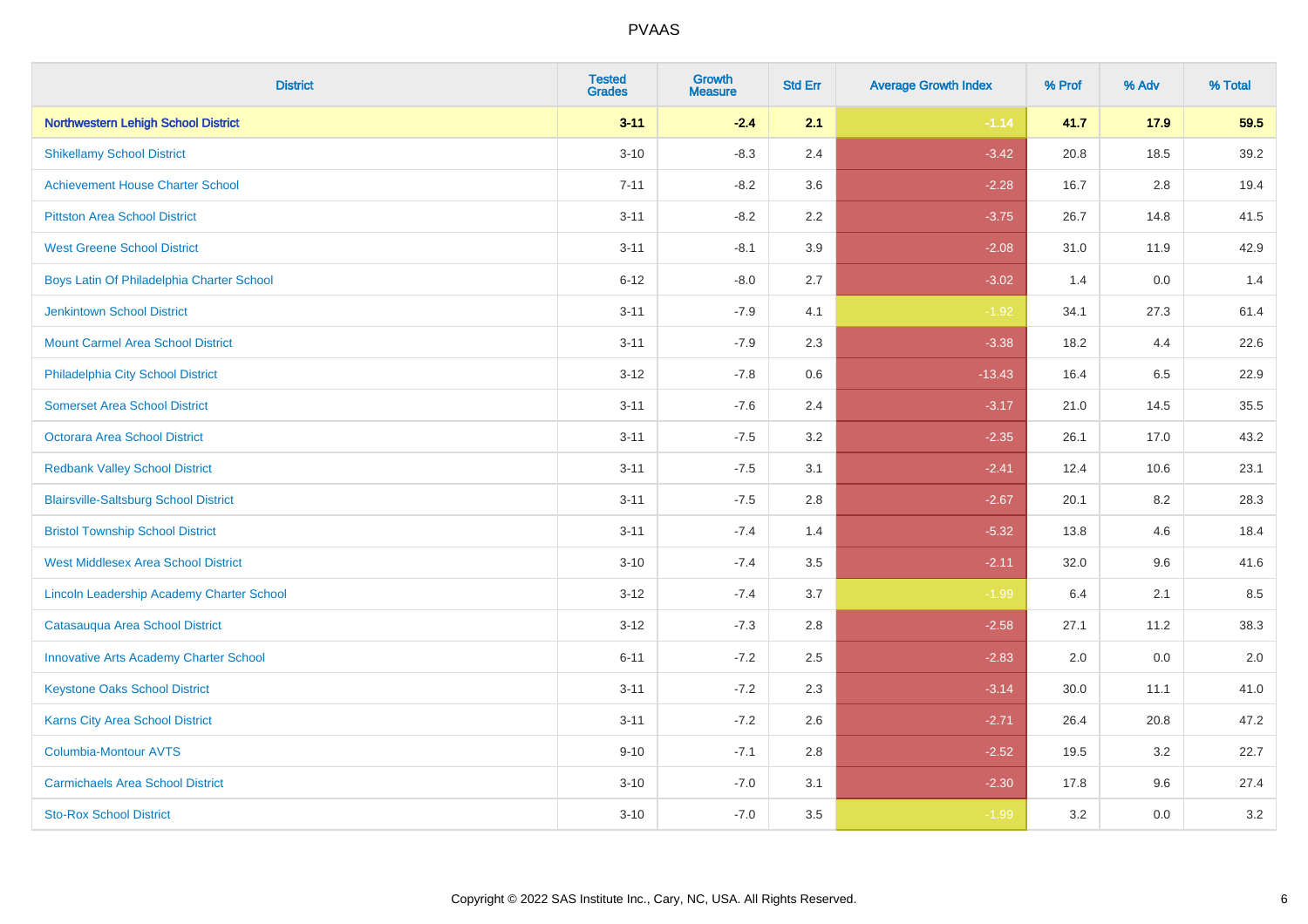| <b>District</b>                                        | <b>Tested</b><br><b>Grades</b> | <b>Growth</b><br><b>Measure</b> | <b>Std Err</b> | <b>Average Growth Index</b> | % Prof | % Adv | % Total |
|--------------------------------------------------------|--------------------------------|---------------------------------|----------------|-----------------------------|--------|-------|---------|
| <b>Northwestern Lehigh School District</b>             | $3 - 11$                       | $-2.4$                          | 2.1            | $-1.14$                     | 41.7   | 17.9  | 59.5    |
| <b>Berwick Area School District</b>                    | $3 - 11$                       | $-6.9$                          | 2.4            | $-2.84$                     | 22.3   | 11.5  | 33.8    |
| <b>Richland School District</b>                        | $3 - 11$                       | $-6.9$                          | 2.6            | $-2.63$                     | 40.1   | 20.9  | 61.0    |
| <b>Greensburg Salem School District</b>                | $3 - 11$                       | $-6.9$                          | 2.2            | $-3.06$                     | 30.3   | 13.3  | 43.6    |
| <b>Corry Area School District</b>                      | $3 - 11$                       | $-6.8$                          | 2.3            | $-3.01$                     | 24.0   | 8.8   | 32.8    |
| <b>Greater Nanticoke Area School District</b>          | $3 - 12$                       | $-6.8$                          | 2.6            | $-2.58$                     | 15.2   | 8.9   | 24.1    |
| <b>Millersburg Area School District</b>                | $3 - 11$                       | $-6.6$                          | 3.4            | $-1.92$                     | 24.1   | 10.3  | 34.5    |
| <b>Sharon City School District</b>                     | $3 - 11$                       | $-6.5$                          | 2.3            | $-2.79$                     | 13.1   | 5.0   | 18.1    |
| <b>Keystone Education Center Charter School</b>        | $3 - 12$                       | $-6.5$                          | 5.1            | $-1.28$                     | 0.0    | 0.0   | 0.0     |
| <b>Union Area School District</b>                      | $3 - 11$                       | $-6.5$                          | 3.8            | $-1.70$                     | 30.6   | 12.2  | 42.9    |
| Perseus House Charter School Of Excellence             | $6 - 11$                       | $-6.4$                          | 2.6            | $-2.50$                     | 0.9    | 0.0   | 0.9     |
| <b>East Allegheny School District</b>                  | $3 - 11$                       | $-6.4$                          | 3.0            | $-2.11$                     | 21.0   | 7.4   | 28.4    |
| <b>Conemaugh Valley School District</b>                | $3 - 12$                       | $-6.3$                          | 4.1            | $-1.54$                     | 23.7   | 5.1   | 28.8    |
| <b>Wellsboro Area School District</b>                  | $3 - 11$                       | $-6.3$                          | 3.0            | $-2.08$                     | 24.4   | 13.4  | 37.8    |
| <b>Freedom Area School District</b>                    | $3 - 11$                       | $-6.3$                          | 3.1            | $-2.04$                     | 22.9   | 8.4   | 31.3    |
| <b>Riverside School District</b>                       | $3 - 11$                       | $-6.2$                          | 2.7            | $-2.33$                     | 20.8   | 17.0  | 37.7    |
| <b>Environmental Charter School At Frick Park</b>      | $3-9$                          | $-6.2$                          | 3.7            | $-1.67$                     | 25.9   | 3.4   | 29.3    |
| <b>Avonworth School District</b>                       | $3 - 10$                       | $-6.2$                          | 2.3            | $-2.68$                     | 35.9   | 14.1  | 50.0    |
| <b>Eastern York School District</b>                    | $3 - 11$                       | $-6.2$                          | 2.3            | $-2.70$                     | 27.8   | 18.5  | 46.4    |
| <b>Chester Charter Scholars Academy Charter School</b> | $3 - 12$                       | $-6.2$                          | 3.3            | $-1.88$                     | 2.2    | 0.0   | 2.2     |
| <b>Yough School District</b>                           | $3 - 10$                       | $-6.2$                          | 2.7            | $-2.27$                     | 28.9   | 8.8   | 37.7    |
| <b>Cambria Heights School District</b>                 | $3 - 10$                       | $-6.2$                          | 2.9            | $-2.11$                     | 25.0   | 13.0  | 38.0    |
| <b>Ridgway Area School District</b>                    | $3 - 11$                       | $-6.1$                          | 4.0            | $-1.53$                     | 42.2   | 15.6  | 57.8    |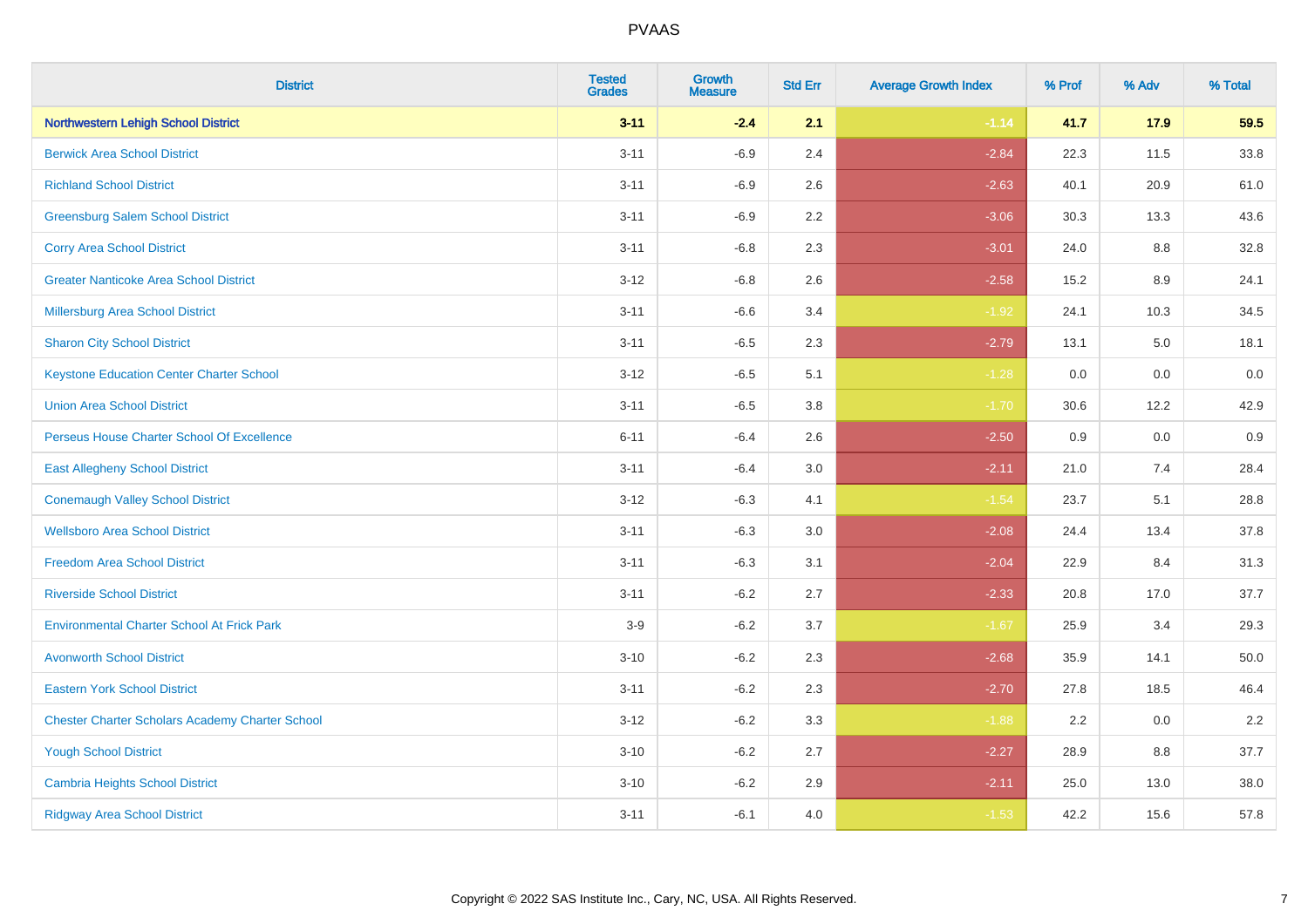| <b>District</b>                                 | <b>Tested</b><br><b>Grades</b> | <b>Growth</b><br><b>Measure</b> | <b>Std Err</b> | <b>Average Growth Index</b> | % Prof | % Adv   | % Total |
|-------------------------------------------------|--------------------------------|---------------------------------|----------------|-----------------------------|--------|---------|---------|
| <b>Northwestern Lehigh School District</b>      | $3 - 11$                       | $-2.4$                          | 2.1            | $-1.14$                     | 41.7   | 17.9    | 59.5    |
| <b>Montour School District</b>                  | $3 - 11$                       | $-6.1$                          | 2.1            | $-2.95$                     | 31.8   | 23.6    | 55.3    |
| <b>Elk Lake School District</b>                 | $3 - 11$                       | $-6.1$                          | 2.9            | $-2.12$                     | 26.3   | 11.6    | 37.9    |
| Mifflinburg Area School District                | $3 - 11$                       | $-6.0$                          | 2.1            | $-2.87$                     | 32.7   | 13.3    | 46.0    |
| <b>Gettysburg Area School District</b>          | $3 - 11$                       | $-6.0$                          | 2.0            | $-3.02$                     | 28.8   | 19.6    | 48.5    |
| <b>Westinghouse Arts Academy Charter School</b> | $9 - 10$                       | $-6.0$                          | 3.3            | $-1.81$                     | 20.2   | $8.9\,$ | 29.1    |
| Southern Huntingdon County School District      | $3 - 11$                       | $-5.9$                          | 3.4            | $-1.76$                     | 32.8   | 4.9     | 37.7    |
| Lehigh Valley Academy Regional Charter School   | $3 - 11$                       | $-5.9$                          | 3.0            | $-1.98$                     | 20.0   | 7.7     | 27.7    |
| <b>Susquenita School District</b>               | $3 - 11$                       | $-5.9$                          | 2.6            | $-2.28$                     | 30.6   | 13.9    | 44.4    |
| <b>Bristol Borough School District</b>          | $3 - 12$                       | $-5.9$                          | 2.9            | $-2.00$                     | 27.8   | 3.3     | 31.1    |
| New Kensington-Arnold School District           | $3 - 11$                       | $-5.8$                          | 3.2            | $-1.80$                     | 10.8   | 1.2     | 12.0    |
| <b>Montgomery Area School District</b>          | $3 - 11$                       | $-5.8$                          | 3.2            | $-1.83$                     | 25.0   | 11.5    | 36.5    |
| <b>Weatherly Area School District</b>           | $3 - 11$                       | $-5.8$                          | $4.0\,$        | $-1.44$                     | 32.1   | 8.9     | 41.1    |
| <b>Rochester Area School District</b>           | $3 - 11$                       | $-5.7$                          | 3.9            | $-1.45$                     | 14.9   | 2.1     | 17.0    |
| <b>Selinsgrove Area School District</b>         | $3 - 12$                       | $-5.7$                          | 2.1            | $-2.74$                     | 25.4   | 13.9    | 39.2    |
| <b>Harmony Area School District</b>             | $3 - 10$                       | $-5.7$                          | 5.0            | $-1.13$                     | 33.3   | $0.0\,$ | 33.3    |
| Mechanicsburg Area School District              | $3 - 11$                       | $-5.7$                          | 1.6            | $-3.48$                     | 35.1   | 16.0    | 51.2    |
| Renaissance Academy Charter School              | $3 - 11$                       | $-5.6$                          | 3.1            | $-1.79$                     | 28.4   | 18.5    | 46.9    |
| <b>City CHS</b>                                 | $10 - 11$                      | $-5.6$                          | 2.4            | $-2.34$                     | 15.9   | 1.5     | 17.4    |
| <b>Millville Area School District</b>           | $3 - 12$                       | $-5.6$                          | 4.4            | $-1.26$                     | 31.4   | 11.4    | 42.9    |
| <b>Chambersburg Area School District</b>        | $3 - 11$                       | $-5.6$                          | 1.3            | $-4.42$                     | 24.2   | 15.2    | 39.4    |
| <b>Wyoming Valley West School District</b>      | $3 - 11$                       | $-5.5$                          | 2.3            | $-2.38$                     | 22.2   | 9.2     | 31.4    |
| <b>Elizabeth Forward School District</b>        | $3 - 11$                       | $-5.5$                          | 2.5            | $-2.25$                     | 32.2   | 12.8    | 45.0    |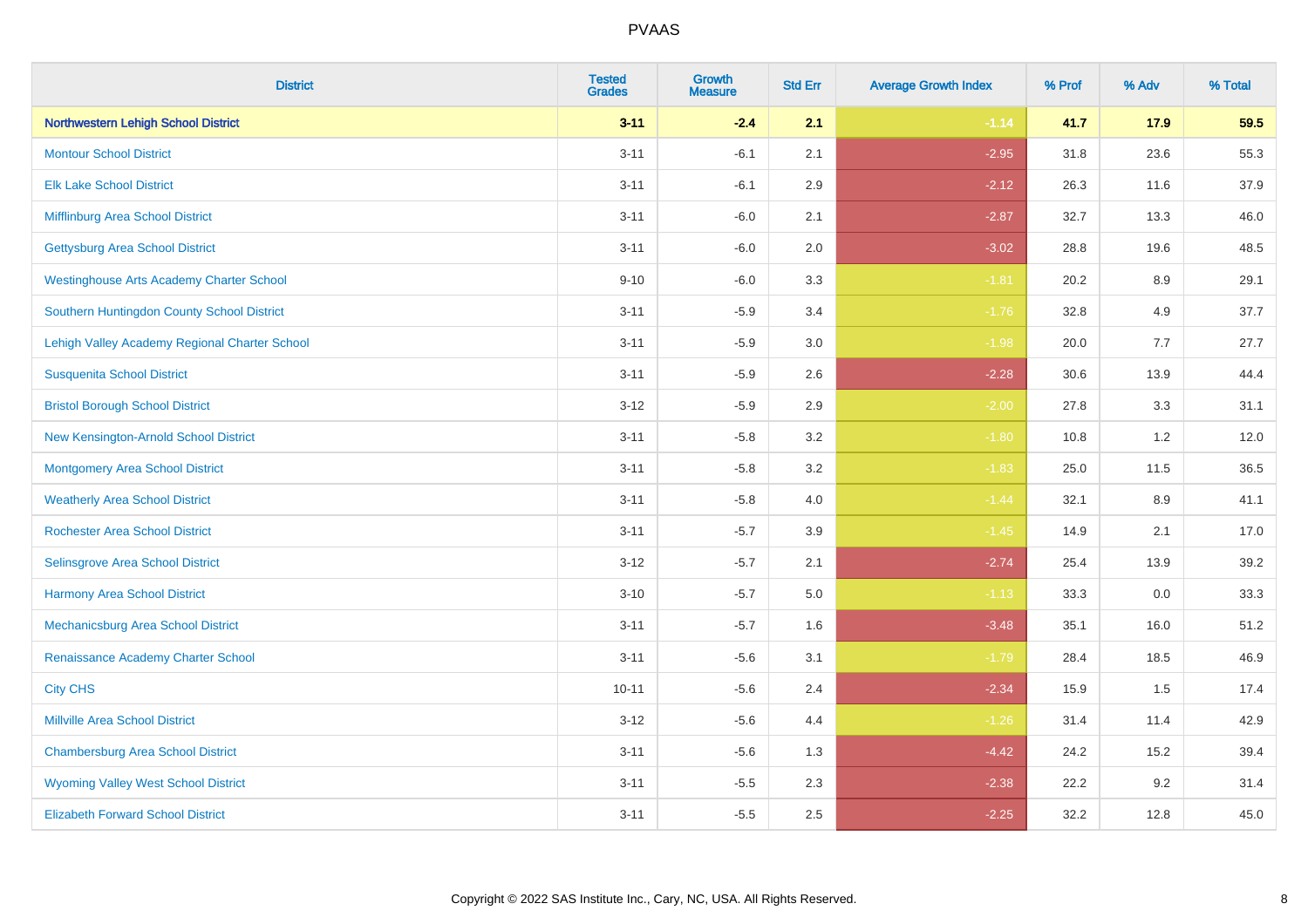| <b>District</b>                                                       | <b>Tested</b><br><b>Grades</b> | Growth<br><b>Measure</b> | <b>Std Err</b> | <b>Average Growth Index</b> | % Prof | % Adv | % Total |
|-----------------------------------------------------------------------|--------------------------------|--------------------------|----------------|-----------------------------|--------|-------|---------|
| <b>Northwestern Lehigh School District</b>                            | $3 - 11$                       | $-2.4$                   | 2.1            | $-1.14$                     | 41.7   | 17.9  | 59.5    |
| <b>Wyoming Area School District</b>                                   | $3 - 10$                       | $-5.5$                   | 2.5            | $-2.21$                     | 32.0   | 9.6   | 41.6    |
| <b>Baldwin-Whitehall School District</b>                              | $3 - 11$                       | $-5.5$                   | 1.9            | $-2.93$                     | 32.0   | 14.7  | 46.7    |
| <b>Riverside Beaver County School District</b>                        | $3 - 11$                       | $-5.5$                   | 2.7            | $-2.03$                     | 35.8   | 23.2  | 59.0    |
| <b>Cornell School District</b>                                        | $3 - 11$                       | $-5.5$                   | 4.6            | $-1.20$                     | 11.3   | 3.2   | 14.5    |
| <b>Pottsgrove School District</b>                                     | $3 - 11$                       | $-5.5$                   | 2.0            | $-2.78$                     | 28.6   | 10.3  | 38.8    |
| <b>Mount Pleasant Area School District</b>                            | $3 - 11$                       | $-5.4$                   | 2.3            | $-2.37$                     | 33.3   | 8.7   | 42.0    |
| <b>North East School District</b>                                     | $3 - 11$                       | $-5.3$                   | 2.7            | $-1.97$                     | 31.7   | 24.8  | 56.4    |
| <b>Wissahickon School District</b>                                    | $3 - 10$                       | $-5.3$                   | 1.7            | $-3.14$                     | 27.5   | 29.0  | 56.6    |
| <b>Steelton-Highspire School District</b>                             | $3 - 11$                       | $-5.3$                   | 3.2            | $-1.65$                     | 13.9   | 0.0   | 13.9    |
| <b>Connellsville Area School District</b>                             | $3 - 11$                       | $-5.3$                   | 2.0            | $-2.67$                     | 24.2   | 5.0   | 29.1    |
| Schuylkill Haven Area School District                                 | $3 - 11$                       | $-5.3$                   | 2.7            | $-1.96$                     | 22.2   | 11.6  | 33.8    |
| <b>Central Dauphin School District</b>                                | $3 - 11$                       | $-5.2$                   | 1.2            | $-4.24$                     | 29.3   | 8.7   | 38.0    |
| <b>Carlisle Area School District</b>                                  | $3 - 11$                       | $-5.2$                   | 1.7            | $-2.99$                     | 28.0   | 19.3  | 47.3    |
| <b>Moshannon Valley School District</b>                               | $3 - 10$                       | $-5.1$                   | 4.6            | $-1.12$                     | 25.0   | 12.5  | 37.5    |
| <b>Southern Fulton School District</b>                                | $3 - 11$                       | $-5.1$                   | 4.0            | $-1.29$                     | 21.7   | 13.0  | 34.8    |
| Preparatory Charter School Of Mathematics, Science, Tech, And Careers | $9 - 10$                       | $-5.1$                   | 2.5            | $-2.03$                     | 6.3    | 1.4   | 7.7     |
| <b>Propel Charter School-Homestead</b>                                | $3 - 11$                       | $-5.0$                   | 3.9            | $-1.27$                     | 7.3    | 0.0   | 7.3     |
| <b>Northeast Bradford School District</b>                             | $3 - 10$                       | $-5.0$                   | 3.7            | $-1.35$                     | 30.6   | 4.8   | 35.5    |
| <b>Canon-Mcmillan School District</b>                                 | $3 - 11$                       | $-5.0$                   | 1.5            | $-3.25$                     | 30.8   | 28.5  | 59.3    |
| <b>Titusville Area School District</b>                                | $3 - 11$                       | $-5.0$                   | 2.5            | $-1.98$                     | 26.5   | 6.8   | 33.3    |
| <b>Cameron County School District</b>                                 | $3-12$                         | $-5.0$                   | 4.4            | $-1.12$                     | 34.9   | 4.8   | 39.7    |
| <b>Pottsville Area School District</b>                                | $3 - 12$                       | $-4.9$                   | 2.1            | $-2.36$                     | 21.8   | 7.9   | 29.6    |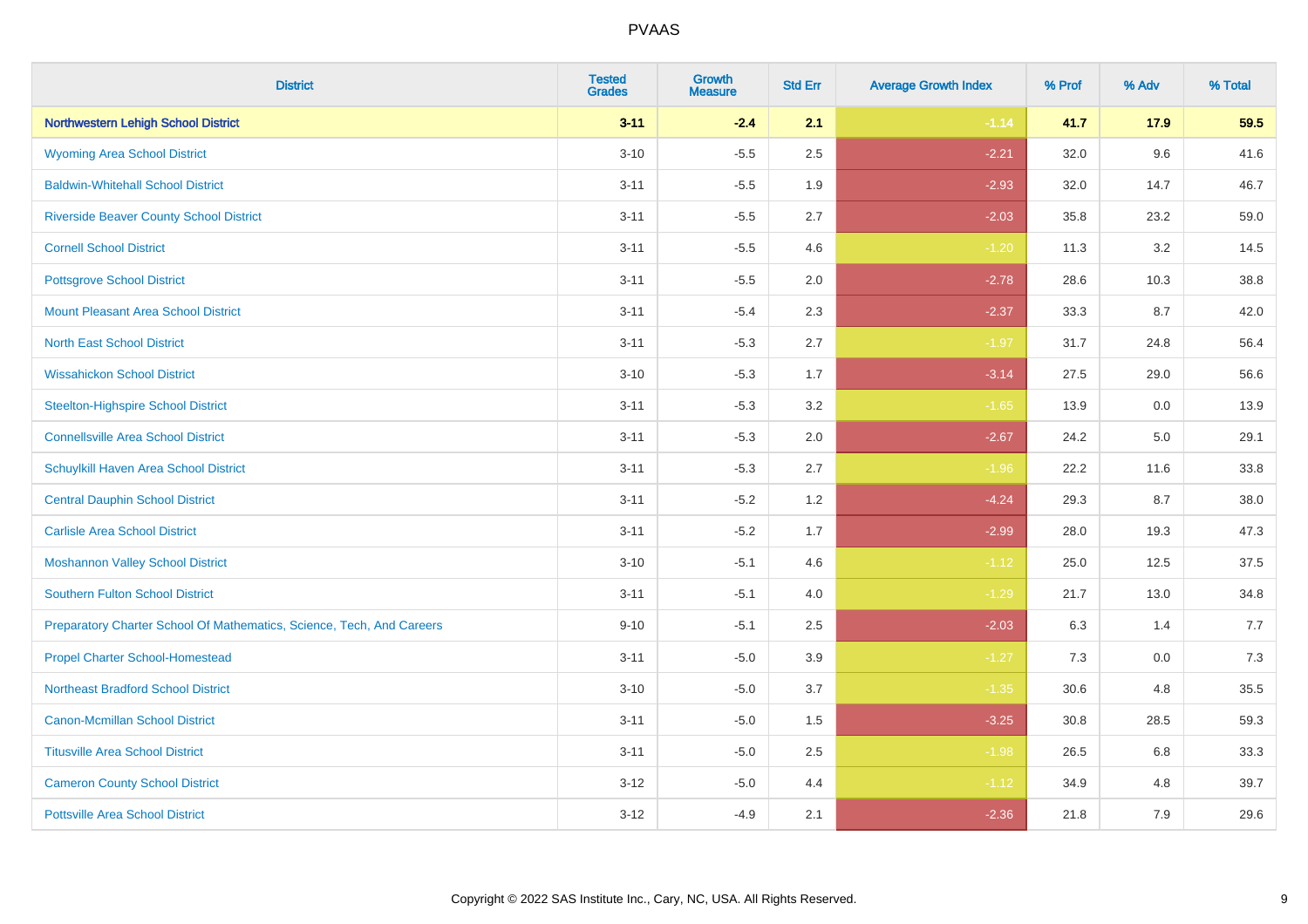| <b>District</b>                              | <b>Tested</b><br><b>Grades</b> | <b>Growth</b><br><b>Measure</b> | <b>Std Err</b> | <b>Average Growth Index</b> | % Prof | % Adv   | % Total |
|----------------------------------------------|--------------------------------|---------------------------------|----------------|-----------------------------|--------|---------|---------|
| <b>Northwestern Lehigh School District</b>   | $3 - 11$                       | $-2.4$                          | 2.1            | $-1.14$                     | 41.7   | 17.9    | 59.5    |
| East Stroudsburg Area School District        | $3 - 11$                       | $-4.9$                          | 1.4            | $-3.38$                     | 22.7   | 12.5    | 35.2    |
| <b>North Schuylkill School District</b>      | $3 - 11$                       | $-4.7$                          | 2.2            | $-2.16$                     | 20.2   | 11.7    | 31.9    |
| <b>Troy Area School District</b>             | $3 - 10$                       | $-4.7$                          | 3.2            | $-1.46$                     | 22.8   | 16.5    | 39.2    |
| <b>Shenandoah Valley School District</b>     | $3 - 11$                       | $-4.5$                          | 3.5            | $-1.29$                     | 14.3   | 0.0     | 14.3    |
| <b>Susquehanna Community School District</b> | $3 - 11$                       | $-4.5$                          | 3.8            | $-1.19$                     | 31.9   | 8.8     | 40.7    |
| <b>Penn Cambria School District</b>          | $3 - 11$                       | $-4.5$                          | 2.4            | $-1.86$                     | 27.3   | 15.8    | 43.2    |
| <b>Erie City School District</b>             | $3 - 12$                       | $-4.5$                          | 1.4            | $-3.09$                     | 13.4   | 6.7     | 20.1    |
| <b>Bethlehem Area School District</b>        | $3 - 11$                       | $-4.5$                          | 1.1            | $-3.91$                     | 20.4   | 11.3    | 31.7    |
| <b>Bethel Park School District</b>           | $3 - 11$                       | $-4.4$                          | 1.7            | $-2.62$                     | 40.1   | 27.3    | 67.4    |
| <b>Governor Mifflin School District</b>      | $3 - 11$                       | $-4.4$                          | 1.6            | $-2.69$                     | 30.3   | 7.7     | 38.0    |
| Pocono Mountain School District              | $3 - 12$                       | $-4.3$                          | 1.8            | $-2.43$                     | 35.5   | 17.1    | 52.6    |
| <b>Quakertown Community School District</b>  | $3 - 12$                       | $-4.3$                          | $1.5$          | $-2.79$                     | 33.8   | 20.1    | 53.8    |
| <b>Charleroi School District</b>             | $3 - 11$                       | $-4.3$                          | 2.7            | $-1.55$                     | 22.2   | 15.9    | 38.1    |
| <b>Woodland Hills School District</b>        | $3 - 12$                       | $-4.2$                          | 2.5            | $-1.66$                     | 10.1   | 1.4     | 11.5    |
| Urban Pathways 6-12 Charter School           | $6 - 11$                       | $-4.1$                          | 5.7            | $-0.72$                     | 0.0    | $0.0\,$ | $0.0\,$ |
| <b>Southern Lehigh School District</b>       | $3 - 11$                       | $-4.1$                          | 2.1            | $-1.94$                     | 39.3   | 28.0    | 67.2    |
| <b>Kiski Area School District</b>            | $3 - 11$                       | $-4.0$                          | 2.0            | $-1.99$                     | 23.1   | 18.2    | 41.3    |
| <b>Towanda Area School District</b>          | $3 - 11$                       | $-4.0$                          | 2.6            | $-1.52$                     | 24.8   | 9.9     | 34.8    |
| <b>Valley Grove School District</b>          | $3 - 10$                       | $-4.0$                          | 5.5            | $-0.72$                     | 68.4   | 15.8    | 84.2    |
| <b>Springfield Township School District</b>  | $3 - 11$                       | $-3.9$                          | 3.1            | $-1.27$                     | 37.2   | 30.8    | 68.1    |
| <b>Monessen City School District</b>         | $3 - 10$                       | $-3.9$                          | 5.6            | $-0.69$                     | 21.0   | 10.5    | 31.6    |
| <b>Dauphin County Technical School</b>       | $9 - 11$                       | $-3.9$                          | 2.3            | $-1.67$                     | 18.3   | 11.1    | 29.3    |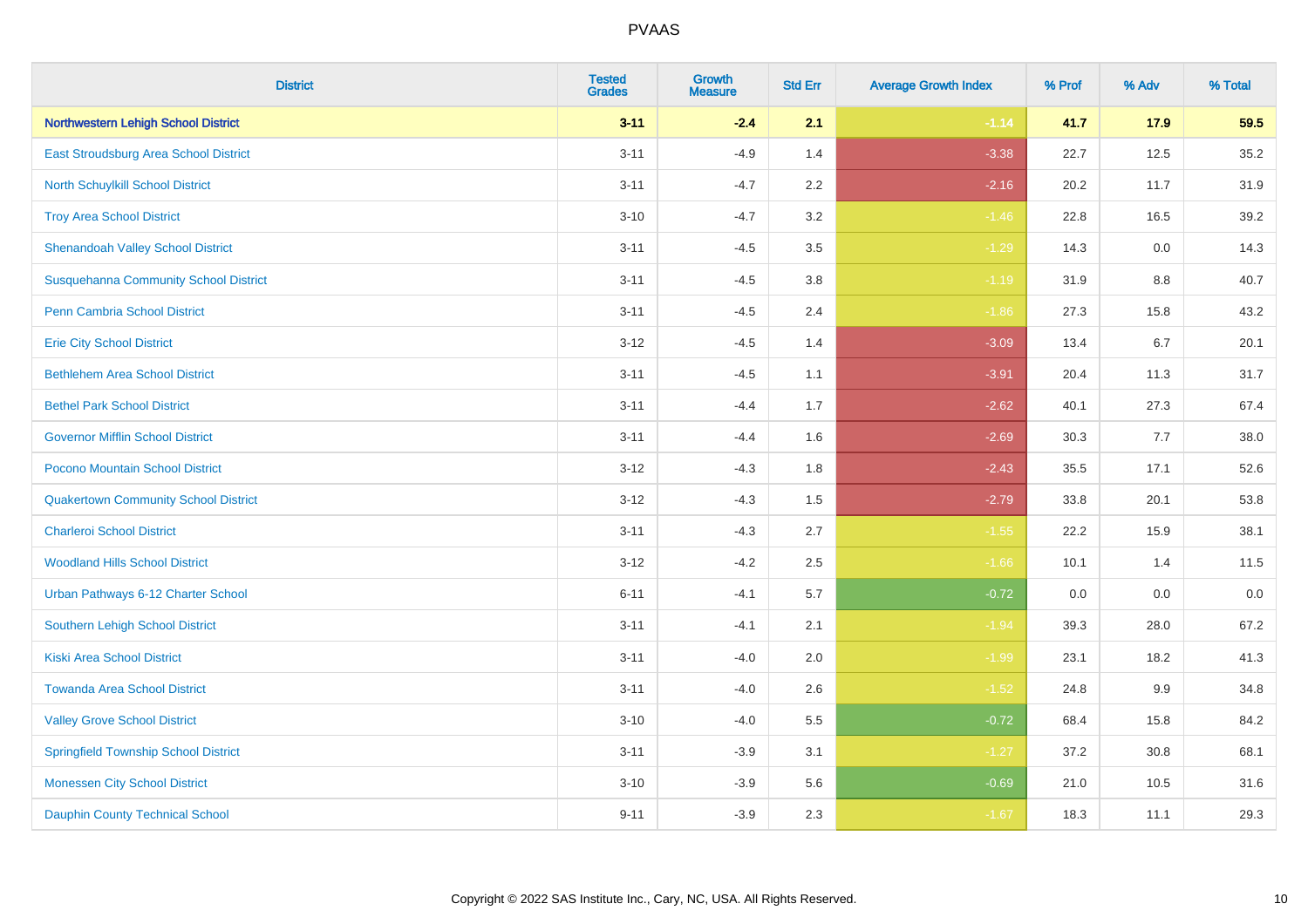| <b>District</b>                                         | <b>Tested</b><br><b>Grades</b> | <b>Growth</b><br><b>Measure</b> | <b>Std Err</b> | <b>Average Growth Index</b> | % Prof | % Adv   | % Total  |
|---------------------------------------------------------|--------------------------------|---------------------------------|----------------|-----------------------------|--------|---------|----------|
| <b>Northwestern Lehigh School District</b>              | $3 - 11$                       | $-2.4$                          | 2.1            | $-1.14$                     | 41.7   | 17.9    | 59.5     |
| <b>Slippery Rock Area School District</b>               | $3 - 11$                       | $-3.8$                          | 2.5            | $-1.56$                     | 30.8   | 21.9    | 52.7     |
| <b>Universal Audenried Charter School</b>               | $9 - 11$                       | $-3.8$                          | 2.5            | $-1.53$                     | 3.0    | 0.5     | 3.5      |
| <b>Laurel Highlands School District</b>                 | $3 - 11$                       | $-3.8$                          | 2.3            | $-1.63$                     | 20.9   | 14.6    | 35.4     |
| <b>Franklin Area School District</b>                    | $3 - 11$                       | $-3.7$                          | 2.6            | $-1.43$                     | 30.5   | 5.9     | 36.4     |
| <b>Parkland School District</b>                         | $3 - 11$                       | $-3.7$                          | 1.2            | $-3.17$                     | 31.4   | 30.6    | 62.0     |
| <b>Chester-Upland School District</b>                   | $3 - 11$                       | $-3.6$                          | 2.6            | $-1.38$                     | 1.6    | 0.0     | 1.6      |
| <b>Sugar Valley Rural Charter School</b>                | $3 - 11$                       | $-3.6$                          | 3.7            | $-0.98$                     | 10.3   | 0.0     | 10.3     |
| <b>Owen J Roberts School District</b>                   | $3 - 11$                       | $-3.5$                          | 1.5            | $-2.27$                     | 36.8   | 24.4    | 61.2     |
| <b>Greater Johnstown School District</b>                | $3 - 11$                       | $-3.5$                          | 2.4            | $-1.45$                     | 10.3   | 1.3     | 11.5     |
| <b>Middletown Area School District</b>                  | $3 - 11$                       | $-3.4$                          | 2.4            | $-1.44$                     | 34.3   | 15.2    | 49.4     |
| <b>Propel Charter School-Montour</b>                    | $3 - 10$                       | $-3.4$                          | 3.6            | $-0.93$                     | 7.7    | 0.0     | 7.7      |
| <b>Mahanoy Area School District</b>                     | $3 - 10$                       | $-3.4$                          | 3.1            | $-1.07$                     | 21.4   | $8.6\,$ | $30.0\,$ |
| <b>Crestwood School District</b>                        | $3 - 11$                       | $-3.4$                          | 2.2            | $-1.52$                     | 33.1   | 21.7    | 54.9     |
| Center For Student Learning Charter School At Pennsbury | $6 - 12$                       | $-3.3$                          | 6.0            | $-0.55$                     | 23.1   | 0.0     | 23.1     |
| <b>Roberto Clemente Charter School</b>                  | $3 - 12$                       | $-3.3$                          | 4.1            | $-0.79$                     | 22.7   | 4.6     | 27.3     |
| <b>Pleasant Valley School District</b>                  | $3 - 11$                       | $-3.3$                          | 1.8            | $-1.80$                     | 28.5   | 10.4    | 39.0     |
| <b>Twin Valley School District</b>                      | $3 - 12$                       | $-3.2$                          | 1.9            | $-1.68$                     | 38.8   | 19.8    | 58.6     |
| <b>Northwest Area School District</b>                   | $3 - 10$                       | $-3.2$                          | 3.3            | $-0.97$                     | 30.4   | 13.0    | 43.5     |
| <b>Susq-Cyber Charter School</b>                        | $9 - 11$                       | $-3.2$                          | 5.8            | $-0.54$                     | 23.8   | 4.8     | 28.6     |
| <b>Oxford Area School District</b>                      | $3 - 11$                       | $-3.1$                          | 1.8            | $-1.77$                     | 27.5   | 14.5    | 42.0     |
| <b>Reynolds School District</b>                         | $3 - 10$                       | $-3.0$                          | 3.5            | $-0.87$                     | 27.3   | 9.1     | 36.4     |
| <b>KIPP Dubois Charter School</b>                       | $9 - 10$                       | $-3.0$                          | 3.1            | $-0.95$                     | 10.0   | 0.0     | 10.0     |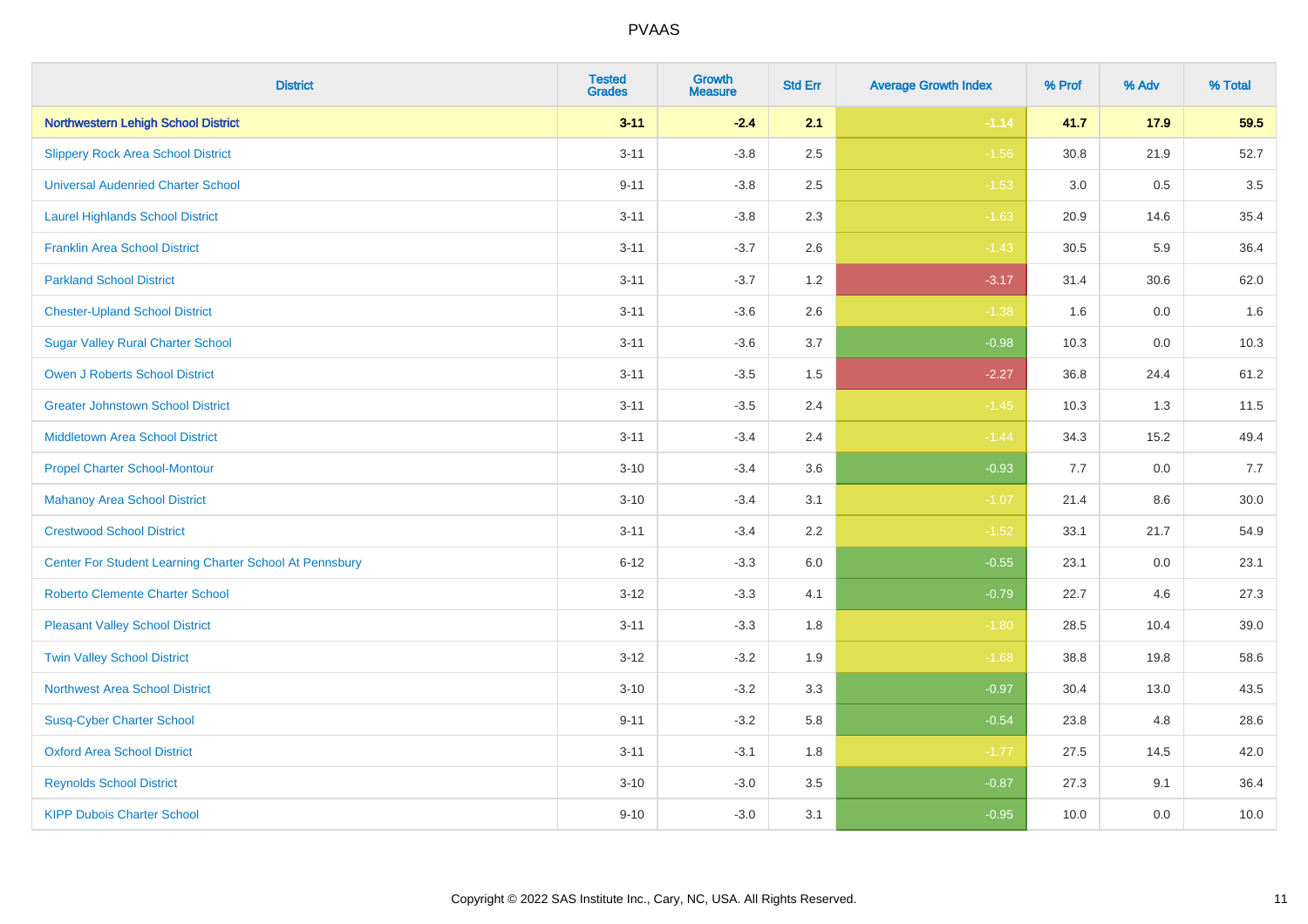| <b>District</b>                             | <b>Tested</b><br><b>Grades</b> | <b>Growth</b><br><b>Measure</b> | <b>Std Err</b> | <b>Average Growth Index</b> | % Prof | % Adv   | % Total |
|---------------------------------------------|--------------------------------|---------------------------------|----------------|-----------------------------|--------|---------|---------|
| Northwestern Lehigh School District         | $3 - 11$                       | $-2.4$                          | 2.1            | $-1.14$                     | 41.7   | 17.9    | 59.5    |
| <b>Northgate School District</b>            | $3 - 11$                       | $-3.0$                          | 3.4            | $-0.85$                     | 35.6   | $6.8\,$ | 42.4    |
| <b>Beaver Area School District</b>          | $3 - 10$                       | $-3.0$                          | 2.5            | $-1.16$                     | 25.8   | 27.8    | 53.6    |
| <b>Minersville Area School District</b>     | $3 - 11$                       | $-2.9$                          | 3.4            | $-0.86$                     | 27.4   | 9.7     | 37.1    |
| <b>Boyertown Area School District</b>       | $3 - 11$                       | $-2.9$                          | 1.4            | $-2.06$                     | 30.8   | 22.6    | 53.4    |
| <b>Bucks County Technical High School</b>   | $9 - 10$                       | $-2.9$                          | 2.2            | $-1.29$                     | 27.7   | 10.4    | 38.2    |
| <b>Rose Tree Media School District</b>      | $3 - 10$                       | $-2.8$                          | 2.1            | $-1.33$                     | 35.2   | 29.6    | 64.8    |
| <b>Carbondale Area School District</b>      | $3 - 10$                       | $-2.8$                          | 3.2            | $-0.87$                     | 27.5   | 2.9     | 30.4    |
| <b>Uniontown Area School District</b>       | $3 - 11$                       | $-2.8$                          | 3.1            | $-0.91$                     | 31.7   | 7.3     | 39.0    |
| <b>Dubois Area School District</b>          | $3 - 11$                       | $-2.8$                          | 2.0            | $-1.37$                     | 35.5   | 19.0    | 54.6    |
| <b>Tri-Valley School District</b>           | $3 - 10$                       | $-2.7$                          | 3.9            | $-0.69$                     | 31.0   | 9.5     | 40.5    |
| Hatboro-Horsham School District             | $3 - 11$                       | $-2.7$                          | 1.6            | $-1.65$                     | 27.9   | 17.9    | 45.8    |
| <b>Hollidaysburg Area School District</b>   | $3 - 11$                       | $-2.7$                          | 1.6            | $-1.64$                     | 32.6   | 15.2    | 47.8    |
| <b>Shamokin Area School District</b>        | $3 - 11$                       | $-2.6$                          | 2.5            | $-1.06$                     | 19.6   | 9.8     | 29.3    |
| <b>Nazareth Area School District</b>        | $3 - 11$                       | $-2.5$                          | 1.7            | $-1.53$                     | 29.2   | 24.6    | 53.8    |
| <b>Mount Union Area School District</b>     | $3 - 10$                       | $-2.5$                          | 2.8            | $-0.89$                     | 19.8   | 5.8     | 25.6    |
| Northwestern Lehigh School District         | $3 - 11$                       | $-2.4$                          | 2.1            | $-1.14$                     | 41.7   | 17.9    | 59.5    |
| <b>Wyomissing Area School District</b>      | $3 - 12$                       | $-2.4$                          | 2.6            | $-0.92$                     | 25.6   | 28.1    | 53.7    |
| <b>Southeastern Greene School District</b>  | $3 - 10$                       | $-2.3$                          | 4.4            | $-0.53$                     | 29.0   | 9.7     | 38.7    |
| <b>York Academy Regional Charter School</b> | $3 - 11$                       | $-2.3$                          | 4.4            | $-0.52$                     | 23.5   | 2.0     | 25.5    |
| <b>Conneaut School District</b>             | $3-12$                         | $-2.3$                          | 2.6            | $-0.91$                     | 27.4   | 9.7     | 37.1    |
| Mastery Charter School - Shoemaker Campus   | $7 - 10$                       | $-2.3$                          | 2.8            | $-0.81$                     | 10.1   | 3.7     | 13.8    |
| Northern Bedford County School District     | $3 - 11$                       | $-2.3$                          | 3.3            | $-0.69$                     | 26.2   | 16.9    | 43.1    |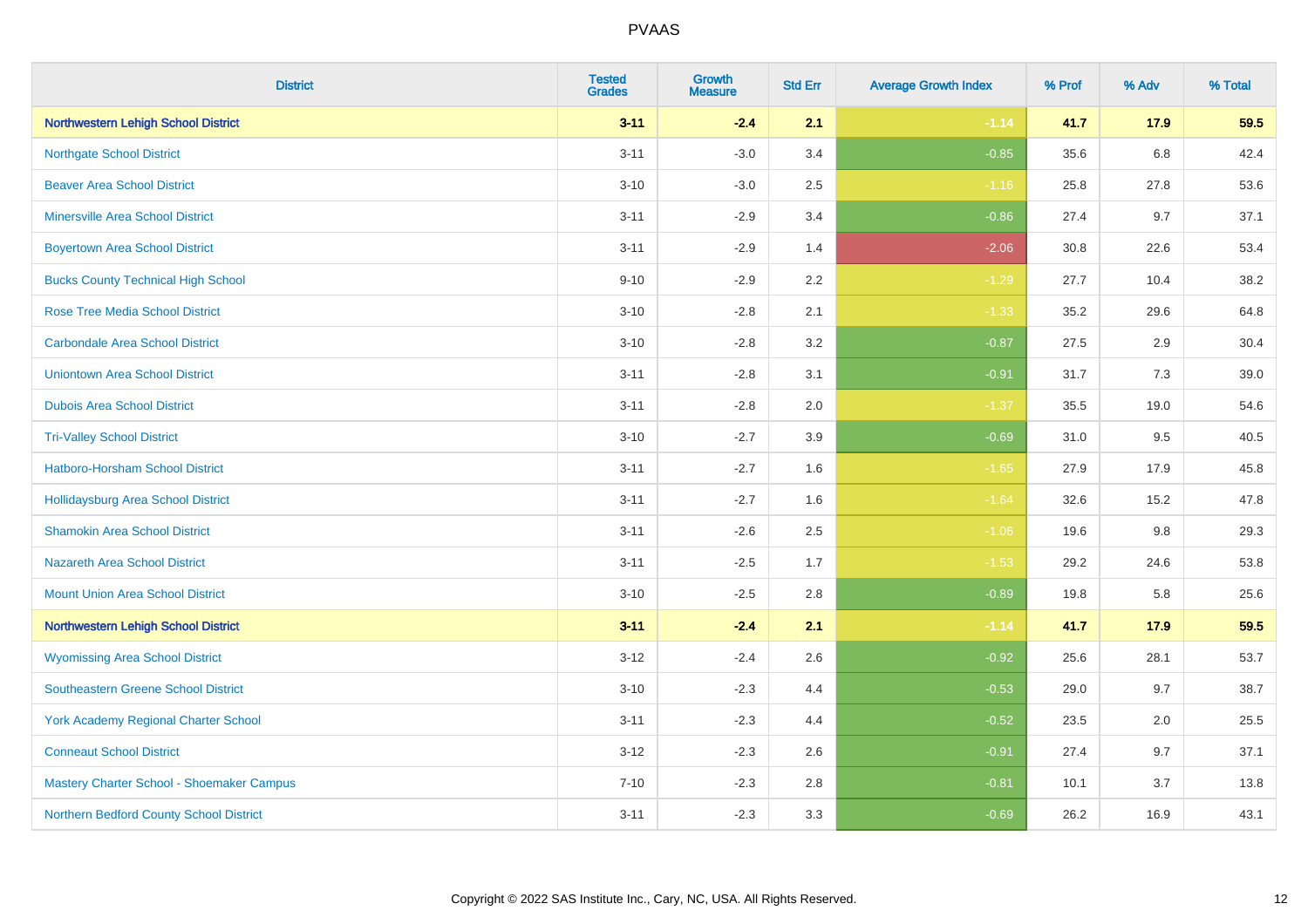| <b>District</b>                                   | <b>Tested</b><br><b>Grades</b> | <b>Growth</b><br><b>Measure</b> | <b>Std Err</b> | <b>Average Growth Index</b> | % Prof | % Adv   | % Total |
|---------------------------------------------------|--------------------------------|---------------------------------|----------------|-----------------------------|--------|---------|---------|
| <b>Northwestern Lehigh School District</b>        | $3 - 11$                       | $-2.4$                          | 2.1            | $-1.14$                     | 41.7   | 17.9    | 59.5    |
| <b>West Chester Area School District</b>          | $3 - 11$                       | $-2.1$                          | 1.2            | $-1.83$                     | 36.4   | 23.2    | 59.6    |
| <b>New Brighton Area School District</b>          | $3 - 11$                       | $-2.1$                          | 3.2            | $-0.65$                     | 31.5   | 11.1    | 42.6    |
| Propel Charter School - Braddock Hills            | $3 - 11$                       | $-2.1$                          | 3.3            | $-0.63$                     | 4.8    | 3.2     | 8.1     |
| <b>Shaler Area School District</b>                | $3 - 11$                       | $-2.1$                          | 1.8            | $-1.18$                     | 32.0   | 13.0    | 45.0    |
| <b>Carlynton School District</b>                  | $3 - 11$                       | $-2.0$                          | 3.2            | $-0.62$                     | 27.9   | 5.2     | 33.1    |
| <b>Penns Manor Area School District</b>           | $3 - 12$                       | $-1.9$                          | 3.5            | $-0.55$                     | 24.2   | 3.8     | 28.0    |
| <b>Allegheny Valley School District</b>           | $3 - 11$                       | $-1.9$                          | 3.9            | $-0.48$                     | 31.8   | 11.4    | 43.2    |
| <b>Lakeview School District</b>                   | $3 - 11$                       | $-1.9$                          | 3.5            | $-0.53$                     | 41.5   | 12.3    | 53.8    |
| <b>Farrell Area School District</b>               | $3 - 11$                       | $-1.9$                          | 4.2            | $-0.44$                     | 9.3    | 11.6    | 20.9    |
| <b>Chichester School District</b>                 | $3 - 11$                       | $-1.8$                          | 4.2            | $-0.44$                     | 40.0   | 14.0    | 54.0    |
| <b>Bradford Area School District</b>              | $3 - 12$                       | $-1.8$                          | 2.3            | $-0.79$                     | 31.2   | 16.7    | 47.9    |
| <b>Forest Area School District</b>                | $3 - 11$                       | $-1.8$                          | 4.7            | $-0.37$                     | 18.9   | 15.1    | 34.0    |
| <b>Mastery Charter High School-Lenfest Campus</b> | $7 - 11$                       | $-1.8$                          | 5.8            | $-0.30$                     | 26.3   | 0.0     | 26.3    |
| <b>Albert Gallatin Area School District</b>       | $3 - 11$                       | $-1.7$                          | 2.3            | $-0.72$                     | 31.9   | 20.7    | 52.7    |
| <b>Clairton City School District</b>              | $3 - 11$                       | $-1.6$                          | 5.0            | $-0.32$                     | 3.8    | $0.5\,$ | 4.4     |
| <b>Burrell School District</b>                    | $3 - 11$                       | $-1.5$                          | 3.3            | $-0.44$                     | 27.8   | 17.7    | 45.6    |
| <b>Clearfield Area School District</b>            | $3 - 10$                       | $-1.3$                          | 3.7            | $-0.34$                     | 43.9   | 24.6    | 68.4    |
| <b>Highlands School District</b>                  | $3 - 11$                       | $-1.3$                          | 2.3            | $-0.55$                     | 32.6   | 10.5    | 43.0    |
| <b>Bangor Area School District</b>                | $3 - 12$                       | $-1.2$                          | 2.0            | $-0.60$                     | 25.8   | 12.7    | 38.5    |
| <b>Forest City Regional School District</b>       | $3 - 12$                       | $-1.2$                          | 3.6            | $-0.33$                     | 26.5   | 8.2     | 34.7    |
| <b>Lebanon School District</b>                    | $3 - 11$                       | $-1.2$                          | 1.9            | $-0.63$                     | 15.2   | 6.4     | 21.6    |
| <b>Claysburg-Kimmel School District</b>           | $3 - 11$                       | $-1.2$                          | 5.2            | $-0.22$                     | 5.0    | 0.0     | 5.0     |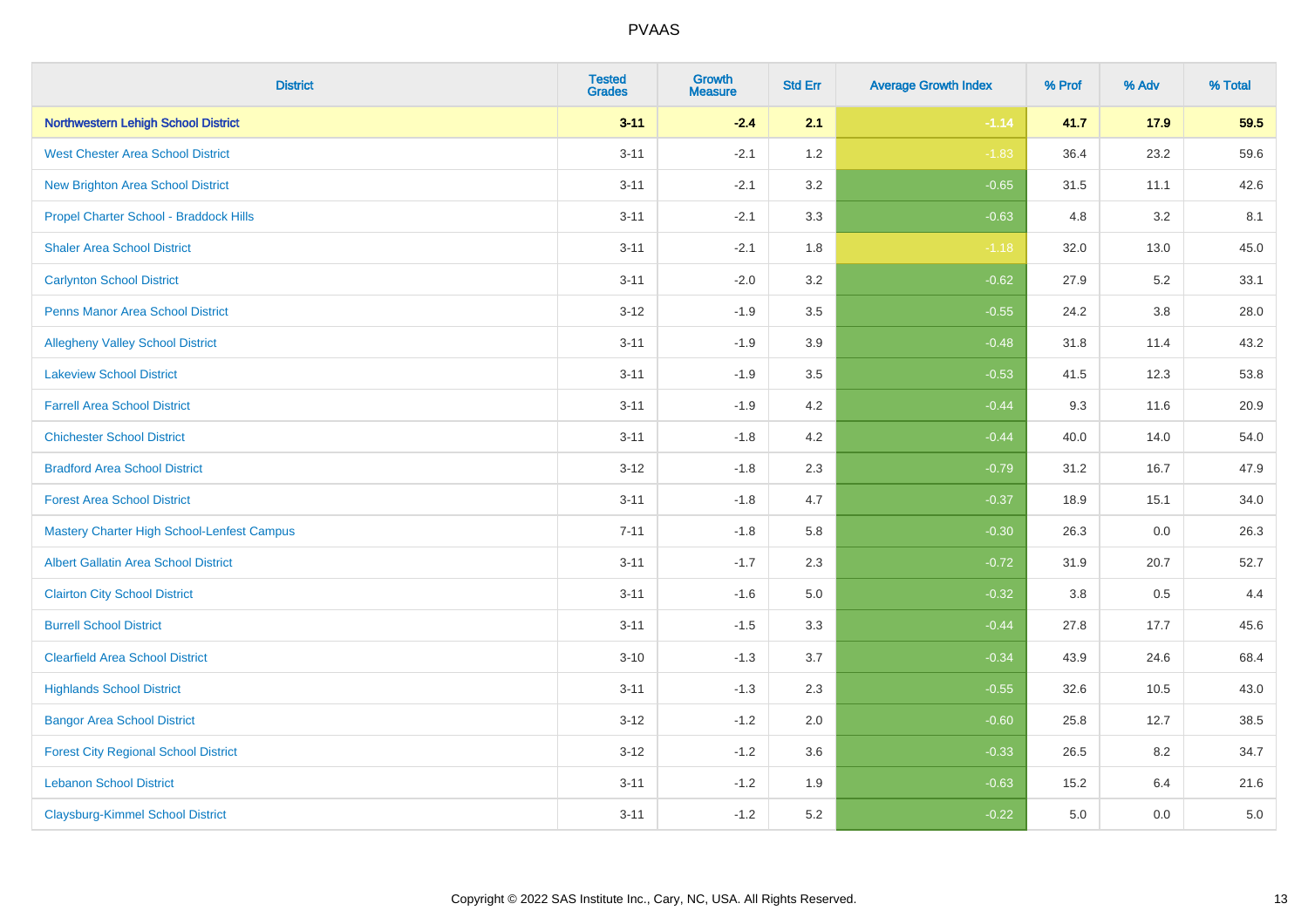| <b>District</b>                            | <b>Tested</b><br><b>Grades</b> | <b>Growth</b><br><b>Measure</b> | <b>Std Err</b> | <b>Average Growth Index</b> | % Prof | % Adv | % Total |
|--------------------------------------------|--------------------------------|---------------------------------|----------------|-----------------------------|--------|-------|---------|
| <b>Northwestern Lehigh School District</b> | $3 - 11$                       | $-2.4$                          | 2.1            | $-1.14$                     | 41.7   | 17.9  | 59.5    |
| Columbia Borough School District           | $3 - 12$                       | $-1.1$                          | 3.6            | $-0.31$                     | 17.2   | 1.7   | 19.0    |
| <b>Ferndale Area School District</b>       | $3 - 10$                       | $-1.1$                          | 4.1            | $-0.27$                     | 21.0   | 7.9   | 29.0    |
| <b>Norwin School District</b>              | $3 - 11$                       | $-1.1$                          | 1.6            | $-0.70$                     | 37.7   | 27.6  | 65.2    |
| <b>Evergreen Community Charter School</b>  | $6 - 11$                       | $-1.1$                          | 4.7            | $-0.23$                     | 34.6   | 26.9  | 61.5    |
| <b>Pine Grove Area School District</b>     | $3 - 11$                       | $-1.1$                          | 3.0            | $-0.36$                     | 29.5   | 14.3  | 43.8    |
| <b>Everett Area School District</b>        | $3 - 11$                       | $-1.1$                          | 3.1            | $-0.34$                     | 34.2   | 13.2  | 47.4    |
| <b>Schuylkill Valley School District</b>   | $3 - 11$                       | $-1.0$                          | 2.2            | $-0.47$                     | 29.8   | 20.2  | 50.0    |
| <b>Westmont Hilltop School District</b>    | $3 - 11$                       | $-1.0$                          | 2.8            | $-0.36$                     | 33.3   | 14.7  | 48.0    |
| South Eastern School District              | $3 - 11$                       | $-1.0$                          | 1.8            | $-0.55$                     | 36.4   | 17.1  | 53.5    |
| <b>Exeter Township School District</b>     | $3 - 11$                       | $-1.0$                          | 1.7            | $-0.58$                     | 27.2   | 15.6  | 42.8    |
| South Allegheny School District            | $3 - 11$                       | $-0.9$                          | 3.1            | $-0.30$                     | 23.8   | 2.5   | 26.2    |
| <b>Palmerton Area School District</b>      | $3 - 11$                       | $-0.9$                          | 2.7            | $-0.34$                     | 34.3   | 14.3  | 48.6    |
| <b>Blacklick Valley School District</b>    | $3 - 11$                       | $-0.9$                          | 3.9            | $-0.23$                     | 7.7    | 7.7   | 15.4    |
| <b>Cranberry Area School District</b>      | $3 - 12$                       | $-0.9$                          | 3.1            | $-0.29$                     | 25.5   | 9.7   | 35.2    |
| <b>MaST Community Charter School</b>       | $3 - 10$                       | $-0.9$                          | 2.5            | $-0.34$                     | 25.0   | 21.6  | 46.6    |
| Lehigh Career & Technical Institute        | $10 - 12$                      | $-0.7$                          | 6.3            | $-0.11$                     | 36.4   | 4.6   | 40.9    |
| Jeannette City School District             | $3 - 11$                       | $-0.7$                          | 3.4            | $-0.20$                     | 26.8   | 4.1   | 30.9    |
| <b>Fort Cherry School District</b>         | $3 - 10$                       | $-0.7$                          | 3.1            | $-0.21$                     | 30.6   | 14.1  | 44.7    |
| Northern Lebanon School District           | $3 - 11$                       | $-0.7$                          | 2.3            | $-0.29$                     | 18.8   | 6.8   | 25.6    |
| South Side Area School District            | $3 - 11$                       | $-0.6$                          | 3.1            | $-0.19$                     | 24.0   | 28.0  | 52.0    |
| <b>Fairfield Area School District</b>      | $3 - 11$                       | $-0.5$                          | 3.6            | $-0.13$                     | 43.9   | 6.1   | 50.0    |
| <b>Portage Area School District</b>        | $3 - 10$                       | $-0.5$                          | 3.3            | $-0.14$                     | 27.0   | 20.6  | 47.6    |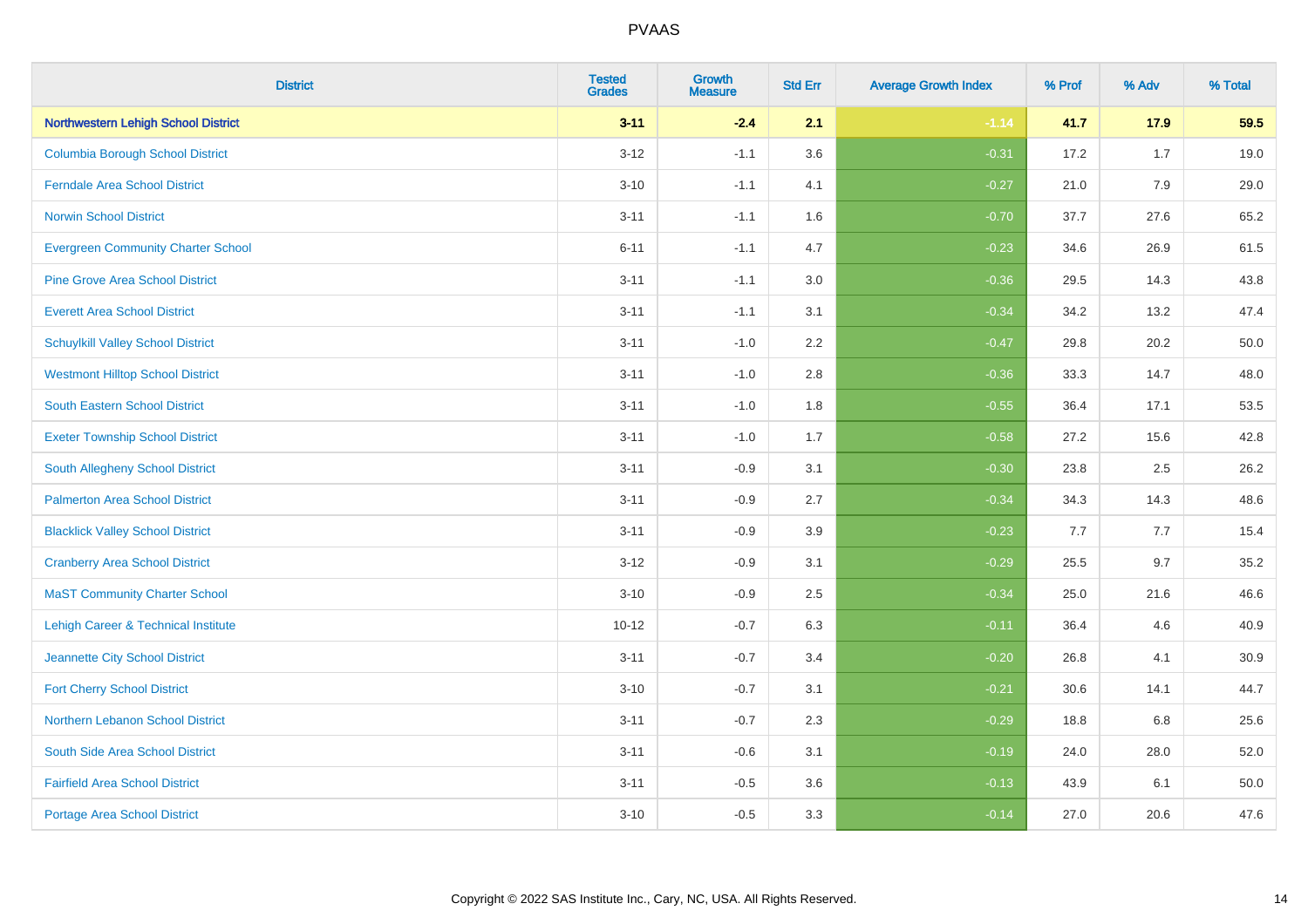| <b>District</b>                                  | <b>Tested</b><br><b>Grades</b> | <b>Growth</b><br><b>Measure</b> | <b>Std Err</b> | <b>Average Growth Index</b> | % Prof | % Adv | % Total |
|--------------------------------------------------|--------------------------------|---------------------------------|----------------|-----------------------------|--------|-------|---------|
| <b>Northwestern Lehigh School District</b>       | $3 - 11$                       | $-2.4$                          | 2.1            | $-1.14$                     | 41.7   | 17.9  | 59.5    |
| <b>Otto-Eldred School District</b>               | $3 - 11$                       | $-0.5$                          | 3.5            | $-0.13$                     | 35.8   | 10.5  | 46.3    |
| <b>Brockway Area School District</b>             | $3 - 11$                       | $-0.4$                          | 3.5            | $-0.11$                     | 41.2   | 13.8  | 55.0    |
| <b>Central Greene School District</b>            | $3 - 11$                       | $-0.4$                          | 2.5            | $-0.15$                     | 27.8   | 14.8  | 42.6    |
| <b>Northern Cambria School District</b>          | $3 - 11$                       | $-0.3$                          | 3.4            | $-0.09$                     | 26.5   | 1.2   | 27.7    |
| <b>Wilson Area School District</b>               | $3 - 11$                       | $-0.3$                          | 2.4            | $-0.12$                     | 35.4   | 14.6  | 50.0    |
| <b>Greencastle-Antrim School District</b>        | $3 - 11$                       | $-0.3$                          | 2.0            | $-0.14$                     | 30.9   | 22.2  | 53.1    |
| <b>Harrisburg City School District</b>           | $3 - 11$                       | $-0.2$                          | 2.0            | $-0.11$                     | 6.0    | 2.0   | 8.0     |
| <b>Freeport Area School District</b>             | $3 - 10$                       | $-0.2$                          | 2.1            | $-0.10$                     | 37.4   | 29.8  | 67.2    |
| Southern Tioga School District                   | $3 - 11$                       | $-0.1$                          | 2.8            | $-0.03$                     | 26.3   | 10.3  | 36.6    |
| <b>Warren County School District</b>             | $3 - 11$                       | $-0.1$                          | 1.6            | $-0.06$                     | 26.7   | 9.7   | 36.4    |
| <b>Penn Hills School District</b>                | $3 - 11$                       | 0.0                             | 2.4            | 0.02                        | 18.4   | 7.1   | 25.6    |
| Altoona Area School District                     | $3 - 12$                       | 0.1                             | 1.5            | 0.07                        | 29.0   | 13.8  | 42.8    |
| Community Academy Of Philadelphia Charter School | $3 - 11$                       | 0.1                             | 2.6            | 0.06                        | 9.7    | 2.6   | 12.4    |
| <b>Garnet Valley School District</b>             | $3 - 10$                       | 0.2                             | 1.7            | 0.13                        | 34.9   | 26.4  | 61.3    |
| <b>Central Columbia School District</b>          | $3 - 12$                       | 0.3                             | 2.3            | 0.12                        | 25.4   | 37.6  | 63.0    |
| <b>Ridley School District</b>                    | $3 - 12$                       | 0.3                             | 1.6            | 0.21                        | 32.0   | 10.7  | 42.6    |
| <b>Shippensburg Area School District</b>         | $3 - 11$                       | 0.5                             | 1.8            | 0.26                        | 23.5   | 22.8  | 46.3    |
| <b>Wilson School District</b>                    | $3 - 12$                       | 0.5                             | 1.5            | 0.32                        | 30.4   | 25.5  | 55.9    |
| Pennsylvania Cyber Charter School                | $3 - 11$                       | 0.6                             | 1.5            | 0.37                        | 20.8   | 8.1   | 28.9    |
| <b>Hamburg Area School District</b>              | $3 - 11$                       | 0.6                             | 2.4            | 0.25                        | 28.0   | 15.5  | 43.6    |
| <b>New Foundations Charter School</b>            | $3 - 11$                       | 0.6                             | 2.2            | 0.29                        | 22.4   | 4.0   | 26.4    |
| <b>Tech Freire Charter School</b>                | $9 - 11$                       | 0.7                             | 2.5            | 0.27                        | 3.6    | 0.0   | 3.6     |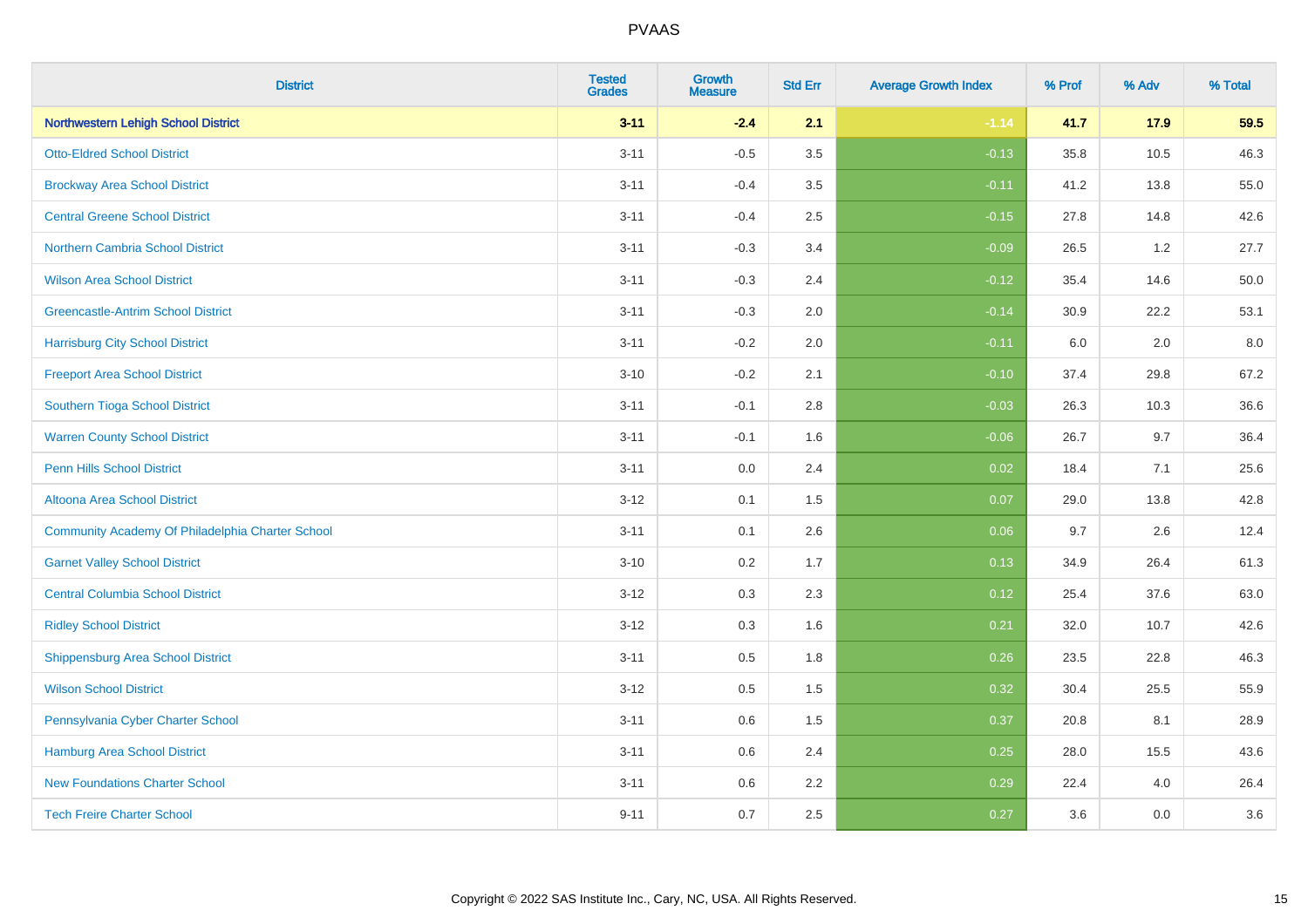| <b>District</b>                                    | <b>Tested</b><br><b>Grades</b> | <b>Growth</b><br><b>Measure</b> | <b>Std Err</b> | <b>Average Growth Index</b> | % Prof | % Adv   | % Total |
|----------------------------------------------------|--------------------------------|---------------------------------|----------------|-----------------------------|--------|---------|---------|
| <b>Northwestern Lehigh School District</b>         | $3 - 11$                       | $-2.4$                          | 2.1            | $-1.14$                     | 41.7   | 17.9    | 59.5    |
| <b>Jersey Shore Area School District</b>           | $3 - 11$                       | 0.7                             | 2.5            | 0.27                        | 39.3   | 13.6    | 52.9    |
| <b>Seneca Valley School District</b>               | $3 - 11$                       | 0.8                             | 1.4            | 0.54                        | 40.6   | 25.2    | 65.8    |
| <b>Marion Center Area School District</b>          | $3 - 10$                       | 0.8                             | 2.9            | 0.27                        | 23.3   | 11.1    | 34.4    |
| <b>Hopewell Area School District</b>               | $3 - 11$                       | 0.8                             | 2.6            | 0.31                        | 34.5   | 12.4    | 46.9    |
| <b>Tidioute Community Charter School</b>           | $3 - 11$                       | 0.8                             | 4.4            | 0.19                        | 18.1   | $6.9\,$ | 25.0    |
| Daniel Boone Area School District                  | $3 - 12$                       | 0.9                             | 1.9            | 0.46                        | 28.9   | 22.0    | 51.0    |
| <b>Abington School District</b>                    | $3 - 10$                       | 0.9                             | 1.6            | 0.57                        | 29.7   | 28.7    | 58.4    |
| <b>Upper Adams School District</b>                 | $3 - 11$                       | 0.9                             | 2.5            | 0.37                        | 33.0   | 17.0    | 50.0    |
| South Williamsport Area School District            | $3 - 10$                       | 0.9                             | 3.1            | 0.31                        | 38.4   | 11.6    | 50.0    |
| <b>Bensalem Township School District</b>           | $3 - 11$                       | 1.0                             | 1.6            | 0.63                        | 24.3   | 10.7    | 34.9    |
| <b>Tulpehocken Area School District</b>            | $3 - 12$                       | 1.0                             | 4.9            | 0.20                        | 11.5   | 23.1    | 34.6    |
| <b>Wattsburg Area School District</b>              | $3 - 11$                       | $1.0\,$                         | 2.7            | 0.36                        | 20.4   | 12.4    | 32.7    |
| <b>Annville-Cleona School District</b>             | $3 - 12$                       | 1.1                             | 2.4            | 0.45                        | 34.8   | 13.6    | 48.5    |
| <b>Upper Moreland Township School District</b>     | $3 - 11$                       | 1.1                             | 2.0            | 0.56                        | 24.8   | 26.6    | 51.3    |
| <b>North Star School District</b>                  | $3 - 11$                       | 1.1                             | 3.3            | 0.34                        | 26.2   | 20.0    | 46.2    |
| Philadelphia Electrical & Tech Charter High School | $10 - 10$                      | 1.2                             | 2.6            | 0.45                        | 0.9    | 0.0     | 0.9     |
| <b>Springfield School District</b>                 | $3 - 11$                       | 1.2                             | 1.7            | 0.69                        | 31.8   | 25.2    | 56.9    |
| <b>Penn-Delco School District</b>                  | $3 - 11$                       | 1.3                             | 1.8            | 0.75                        | 26.5   | 12.6    | 39.1    |
| <b>Brentwood Borough School District</b>           | $3 - 11$                       | 1.3                             | 3.0            | 0.44                        | 20.2   | 16.0    | 36.2    |
| <b>MaST Community Charter School II</b>            | $3 - 10$                       | 1.4                             | 3.0            | 0.45                        | 16.1   | 4.6     | 20.7    |
| <b>Oley Valley School District</b>                 | $3 - 11$                       | 1.4                             | 2.4            | 0.56                        | 37.4   | 23.9    | 61.4    |
| <b>Reach Cyber Charter School</b>                  | $3 - 11$                       | 1.4                             | 3.6            | 0.40                        | 32.9   | 15.2    | 48.1    |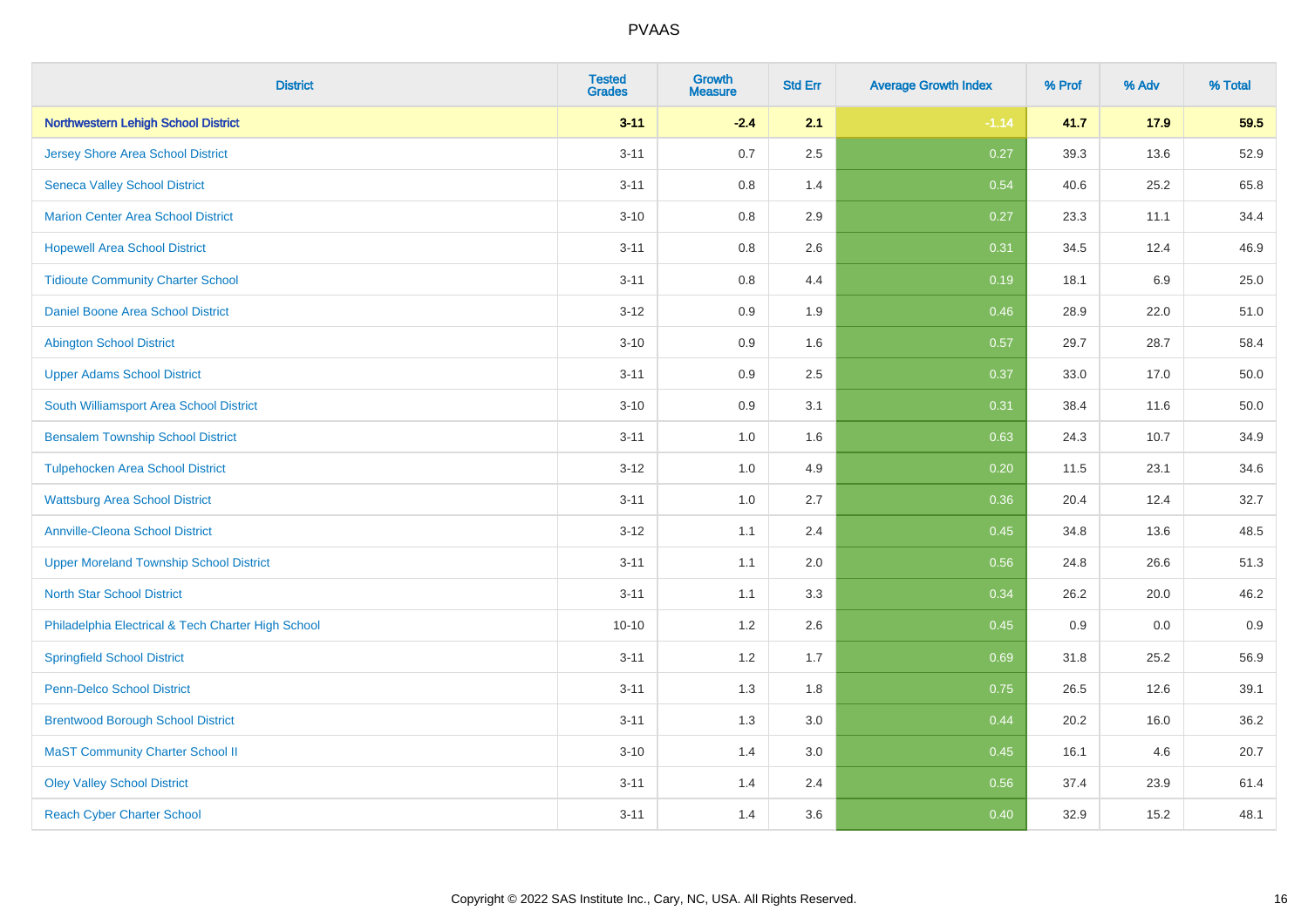| <b>District</b>                            | <b>Tested</b><br><b>Grades</b> | Growth<br><b>Measure</b> | <b>Std Err</b> | <b>Average Growth Index</b> | % Prof | % Adv   | % Total |
|--------------------------------------------|--------------------------------|--------------------------|----------------|-----------------------------|--------|---------|---------|
| <b>Northwestern Lehigh School District</b> | $3 - 11$                       | $-2.4$                   | 2.1            | $-1.14$                     | 41.7   | 17.9    | 59.5    |
| <b>Tunkhannock Area School District</b>    | $3 - 11$                       | 1.4                      | 2.0            | 0.71                        | 29.8   | 18.1    | 47.9    |
| <b>Haverford Township School District</b>  | $3 - 11$                       | 1.4                      | 1.4            | $1.05$                      | 36.7   | 26.3    | 63.0    |
| <b>Centennial School District</b>          | $3 - 10$                       | 1.5                      | 1.5            | 0.98                        | 23.6   | 12.4    | 36.0    |
| <b>Moon Area School District</b>           | $3 - 11$                       | 1.5                      | 1.8            | 0.86                        | 34.5   | 25.5    | 60.0    |
| <b>Avella Area School District</b>         | $3 - 12$                       | 1.6                      | 4.7            | 0.34                        | 34.8   | 7.2     | 42.0    |
| <b>Juniata Valley School District</b>      | $3 - 11$                       | 1.6                      | 3.2            | 0.51                        | 23.1   | 9.4     | 32.5    |
| Shenango Area School District              | $3 - 11$                       | 1.7                      | 3.2            | 0.52                        | 41.4   | 13.8    | 55.3    |
| <b>Lewisburg Area School District</b>      | $3 - 11$                       | 1.7                      | 2.4            | 0.72                        | 35.9   | 35.9    | 71.8    |
| <b>Forest Hills School District</b>        | $3 - 11$                       | 1.8                      | 2.5            | 0.71                        | 28.8   | 10.3    | 39.1    |
| West Jefferson Hills School District       | $3 - 11$                       | 1.9                      | 1.9            | 0.99                        | 34.8   | 27.3    | 62.1    |
| <b>Pottstown School District</b>           | $3 - 12$                       | 2.0                      | 2.2            | 0.88                        | 19.4   | $6.2\,$ | 25.6    |
| <b>Blackhawk School District</b>           | $3 - 11$                       | 2.0                      | 2.3            | 0.87                        | 34.6   | 20.7    | 55.3    |
| <b>Bethlehem-Center School District</b>    | $3 - 10$                       | 2.1                      | 3.5            | 0.59                        | 32.3   | 4.6     | 36.9    |
| Esperanza Academy Charter School           | $4 - 11$                       | 2.1                      | 2.1            | 1.01                        | 14.2   | 3.6     | 17.8    |
| <b>Upper Dublin School District</b>        | $3 - 12$                       | 2.1                      | 1.8            | 1.19                        | 34.7   | 30.0    | 64.7    |
| <b>Solanco School District</b>             | $3 - 11$                       | 2.2                      | 1.8            | 1.18                        | 27.2   | 15.0    | 42.3    |
| <b>Mercer Area School District</b>         | $3 - 11$                       | 2.2                      | 3.1            | 0.70                        | 24.4   | 11.8    | 36.2    |
| <b>Belmont Charter School</b>              | $3 - 10$                       | 2.2                      | 3.4            | 0.64                        | 5.3    | 1.8     | $7.0$   |
| <b>West Shore School District</b>          | $3 - 12$                       | 2.2                      | 1.3            | 1.68                        | 31.8   | 15.2    | 47.1    |
| Mt Lebanon School District                 | $3 - 11$                       | 2.4                      | 1.3            | 1.79                        | 39.3   | 37.4    | 76.8    |
| <b>Conestoga Valley School District</b>    | $3 - 11$                       | 2.4                      | 1.7            | 1.43                        | 35.0   | 23.5    | 58.5    |
| <b>South Western School District</b>       | $3 - 12$                       | 2.5                      | 1.7            | 1.48                        | 36.2   | 19.7    | 55.9    |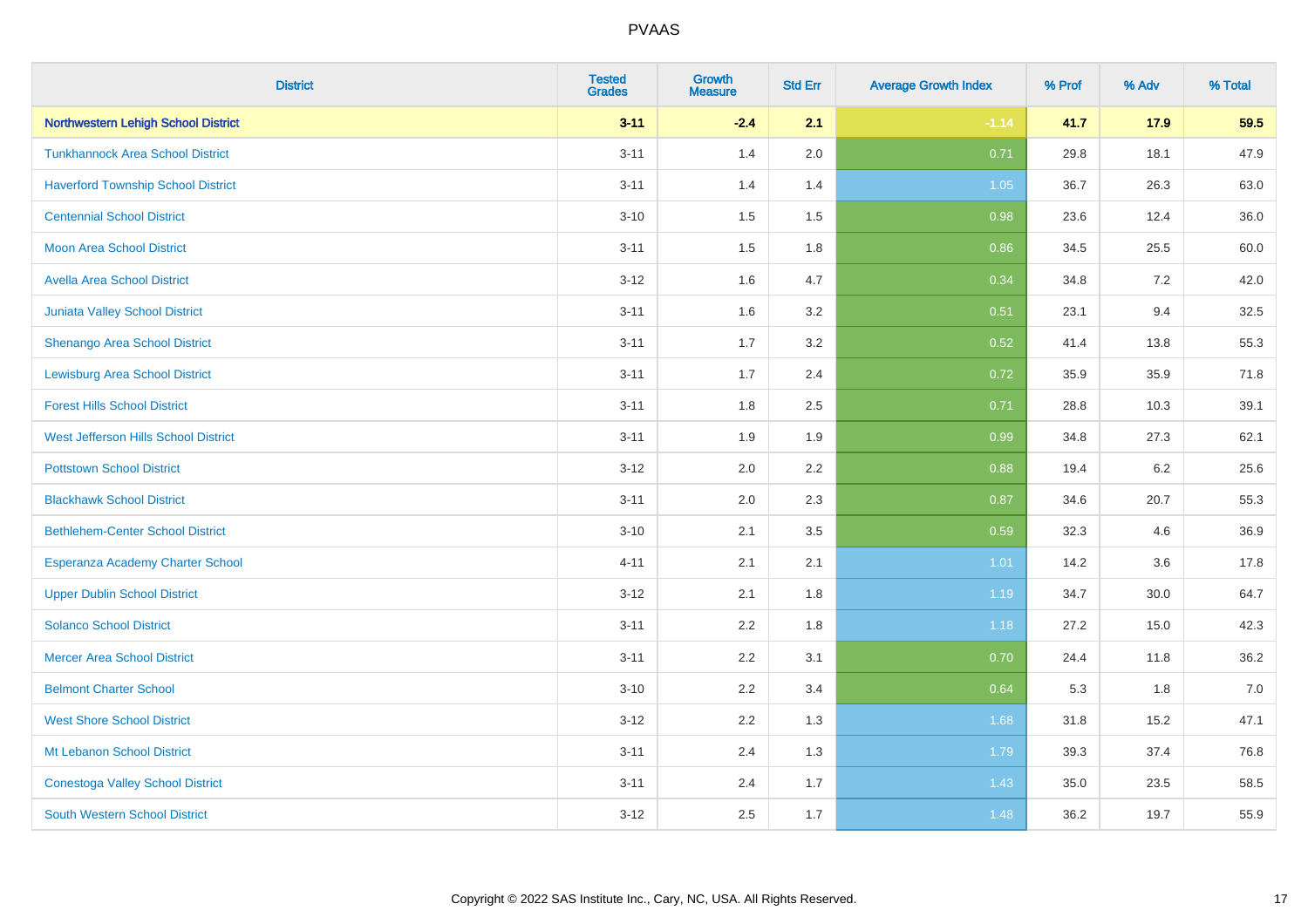| <b>District</b>                                 | <b>Tested</b><br><b>Grades</b> | <b>Growth</b><br><b>Measure</b> | <b>Std Err</b> | <b>Average Growth Index</b> | % Prof | % Adv | % Total |
|-------------------------------------------------|--------------------------------|---------------------------------|----------------|-----------------------------|--------|-------|---------|
| <b>Northwestern Lehigh School District</b>      | $3 - 11$                       | $-2.4$                          | 2.1            | $-1.14$                     | 41.7   | 17.9  | 59.5    |
| <b>Bermudian Springs School District</b>        | $3 - 11$                       | 2.5                             | 2.4            | 1.05                        | 31.8   | 23.5  | 55.3    |
| <b>Sullivan County School District</b>          | $3 - 10$                       | 2.5                             | 4.3            | 0.58                        | 43.6   | 7.7   | 51.3    |
| <b>Union School District</b>                    | $3 - 12$                       | 2.5                             | 3.7            | 0.69                        | 17.9   | 10.4  | 28.4    |
| <b>School Lane Charter School</b>               | $3 - 11$                       | 2.6                             | 3.6            | 0.72                        | 23.1   | 18.7  | 41.8    |
| <b>Williams Valley School District</b>          | $3 - 11$                       | 2.6                             | 3.7            | 0.69                        | 17.0   | 5.1   | 22.0    |
| <b>Austin Area School District</b>              | $3 - 11$                       | 2.6                             | 6.0            | 0.43                        | 25.0   | 18.8  | 43.8    |
| <b>Athens Area School District</b>              | $3 - 11$                       | 2.6                             | 2.3            | 1.11                        | 34.9   | 12.3  | 47.3    |
| <b>Perkiomen Valley School District</b>         | $3 - 11$                       | 2.7                             | 1.5            | 1.83                        | 35.0   | 25.3  | 60.3    |
| Mastery Charter School - Pickett Campus         | $6 - 10$                       | 2.7                             | 4.2            | 0.65                        | 20.6   | 0.0   | 20.6    |
| <b>Eastern Lancaster County School District</b> | $3 - 12$                       | 2.9                             | 3.2            | 0.91                        | 35.2   | 36.4  | 71.6    |
| <b>Ringgold School District</b>                 | $3 - 11$                       | 2.9                             | 2.2            | 1.32                        | 23.8   | 13.3  | 37.1    |
| <b>Penn-Trafford School District</b>            | $3 - 11$                       | 2.9                             | 1.8            | 1.68                        | 46.3   | 26.2  | 72.5    |
| <b>Waynesboro Area School District</b>          | $3 - 12$                       | $3.0\,$                         | 1.8            | 1.67                        | 26.0   | 23.5  | 49.5    |
| <b>Gateway School District</b>                  | $3 - 11$                       | 3.1                             | 2.0            | 1.55                        | 35.7   | 18.5  | 54.2    |
| Northampton Area School District                | $3 - 11$                       | 3.2                             | 1.5            | 2.05                        | 29.8   | 17.9  | 47.7    |
| <b>Clarion Area School District</b>             | $3 - 11$                       | 3.2                             | 3.7            | 0.88                        | 31.7   | 13.3  | 45.0    |
| North Clarion County School District            | $3 - 12$                       | 3.4                             | 4.1            | 0.83                        | 45.0   | 18.8  | 63.8    |
| <b>Fort Leboeuf School District</b>             | $3 - 11$                       | 3.5                             | 2.2            | 1.58                        | 32.0   | 16.8  | 48.8    |
| <b>Bellwood-Antis School District</b>           | $3 - 10$                       | 3.5                             | 2.8            | 1.24                        | 40.9   | 19.4  | 60.2    |
| <b>Keystone Central School District</b>         | $3 - 11$                       | 3.6                             | 1.8            | 2.04                        | 27.1   | 14.6  | 41.8    |
| <b>Western Wayne School District</b>            | $3 - 11$                       | 3.6                             | 2.6            | 1.39                        | 30.8   | 16.2  | 47.0    |
| <b>Midd-West School District</b>                | $3 - 11$                       | 3.6                             | 2.6            | 1.42                        | 28.6   | 25.0  | 53.6    |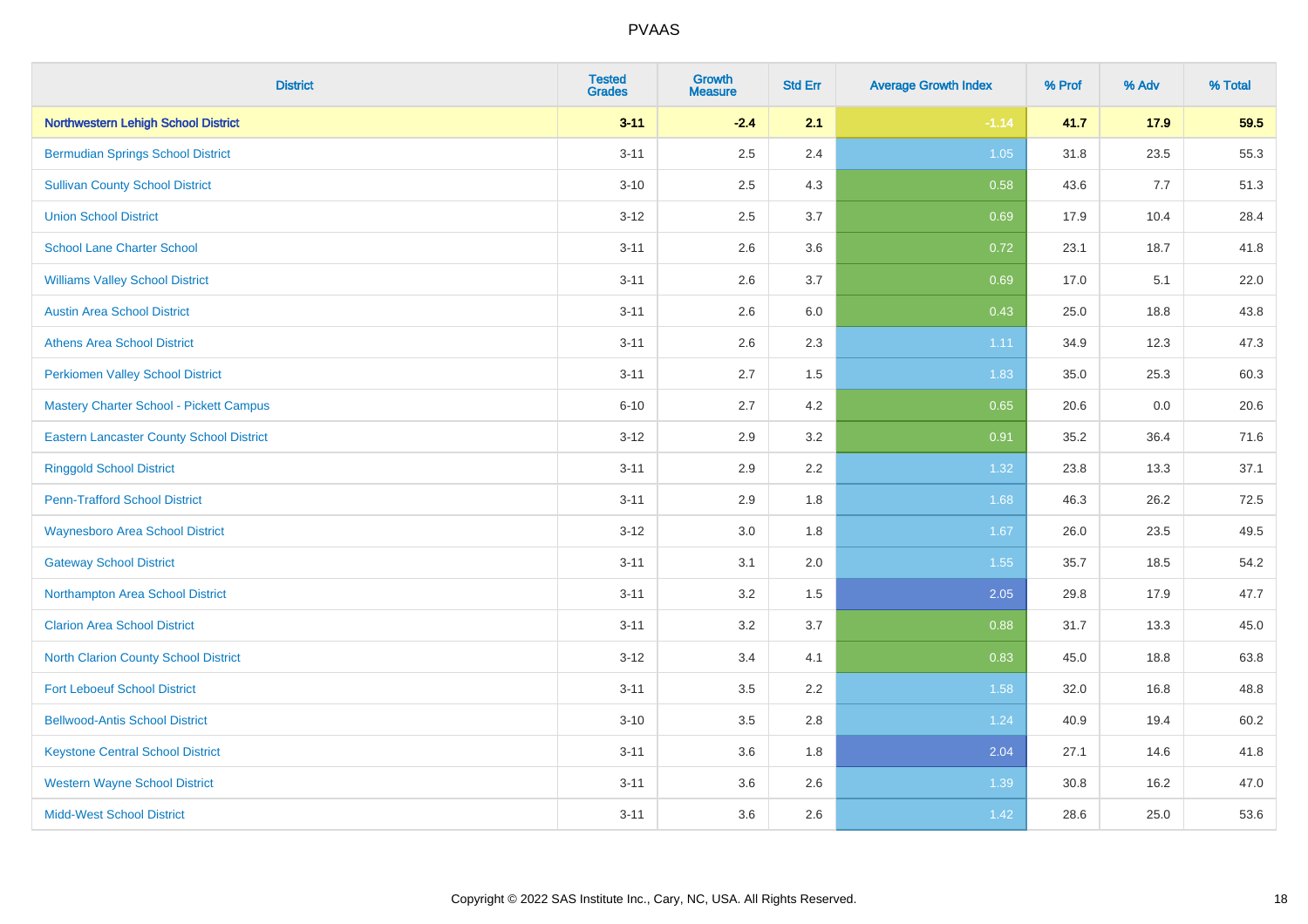| <b>District</b>                                    | <b>Tested</b><br><b>Grades</b> | <b>Growth</b><br><b>Measure</b> | <b>Std Err</b> | <b>Average Growth Index</b> | % Prof | % Adv | % Total |
|----------------------------------------------------|--------------------------------|---------------------------------|----------------|-----------------------------|--------|-------|---------|
| <b>Northwestern Lehigh School District</b>         | $3 - 11$                       | $-2.4$                          | 2.1            | $-1.14$                     | 41.7   | 17.9  | 59.5    |
| <b>Sharpsville Area School District</b>            | $3 - 11$                       | 3.8                             | 3.7            | 1.04                        | 41.1   | 23.2  | 64.3    |
| <b>Newport School District</b>                     | $3 - 12$                       | 3.8                             | 3.3            | 1.17                        | 38.8   | 10.4  | 49.2    |
| Northeastern York School District                  | $3 - 11$                       | 3.8                             | 1.8            | 2.11                        | 32.7   | 21.0  | 53.7    |
| <b>Spring Grove Area School District</b>           | $3 - 11$                       | 3.9                             | 2.0            | 1.90                        | 30.0   | 23.0  | 53.0    |
| Susquehanna Township School District               | $3 - 12$                       | 3.9                             | 2.7            | 1.45                        | 19.0   | 13.1  | 32.0    |
| <b>Southeast Delco School District</b>             | $3 - 10$                       | 3.9                             | 3.5            | 1.12                        | 18.6   | 3.4   | 22.0    |
| <b>Brownsville Area School District</b>            | $3 - 12$                       | 3.9                             | 3.8            | 1.04                        | 22.0   | 8.5   | 30.5    |
| <b>Chestnut Ridge School District</b>              | $3 - 12$                       | 4.0                             | 2.9            | 1.38                        | 33.2   | 11.0  | 44.2    |
| <b>Eastern Lebanon County School District</b>      | $3 - 11$                       | 4.0                             | 2.1            | 1.89                        | 23.5   | 11.5  | 35.0    |
| Philipsburg-Osceola Area School District           | $3 - 11$                       | 4.1                             | 3.0            | 1.37                        | 22.5   | 16.2  | 38.8    |
| <b>Commonwealth Charter Academy Charter School</b> | $3 - 10$                       | 4.2                             | 1.6            | 2.68                        | 27.0   | 15.6  | 42.5    |
| <b>Bloomsburg Area School District</b>             | $3 - 10$                       | 4.3                             | 3.4            | 1.26                        | 36.5   | 20.6  | 57.1    |
| <b>Purchase Line School District</b>               | $3 - 12$                       | 4.3                             | 3.3            | 1.30                        | 32.3   | 9.0   | 41.4    |
| <b>Reading School District</b>                     | $3 - 11$                       | 4.3                             | 1.2            | 3.71                        | 16.8   | 6.0   | 22.8    |
| <b>South Middleton School District</b>             | $3 - 11$                       | 4.4                             | 2.2            | 1.95                        | 31.1   | 16.4  | 47.5    |
| Downingtown Area School District                   | $3 - 11$                       | 4.4                             | 1.1            | 4.06                        | 30.1   | 32.0  | 62.2    |
| Pennsylvania Virtual Charter School                | $3 - 11$                       | 4.4                             | 3.4            | 1.31                        | 29.8   | 21.2  | 51.0    |
| <b>Red Lion Area School District</b>               | $3 - 11$                       | 4.5                             | 1.9            | 2.31                        | 32.3   | 21.5  | 53.8    |
| <b>Mckeesport Area School District</b>             | $3 - 12$                       | 4.6                             | 2.2            | 2.14                        | 21.1   | 4.4   | 25.5    |
| <b>Central Valley School District</b>              | $3 - 10$                       | 4.7                             | 2.6            | 1.83                        | 37.8   | 18.5  | 56.3    |
| East Pennsboro Area School District                | $3 - 11$                       | 4.8                             | 2.1            | 2.26                        | 36.8   | 16.9  | 53.7    |
| <b>Conemaugh Township Area School District</b>     | $3 - 12$                       | 4.8                             | 3.5            | 1.39                        | 30.9   | 27.8  | 58.8    |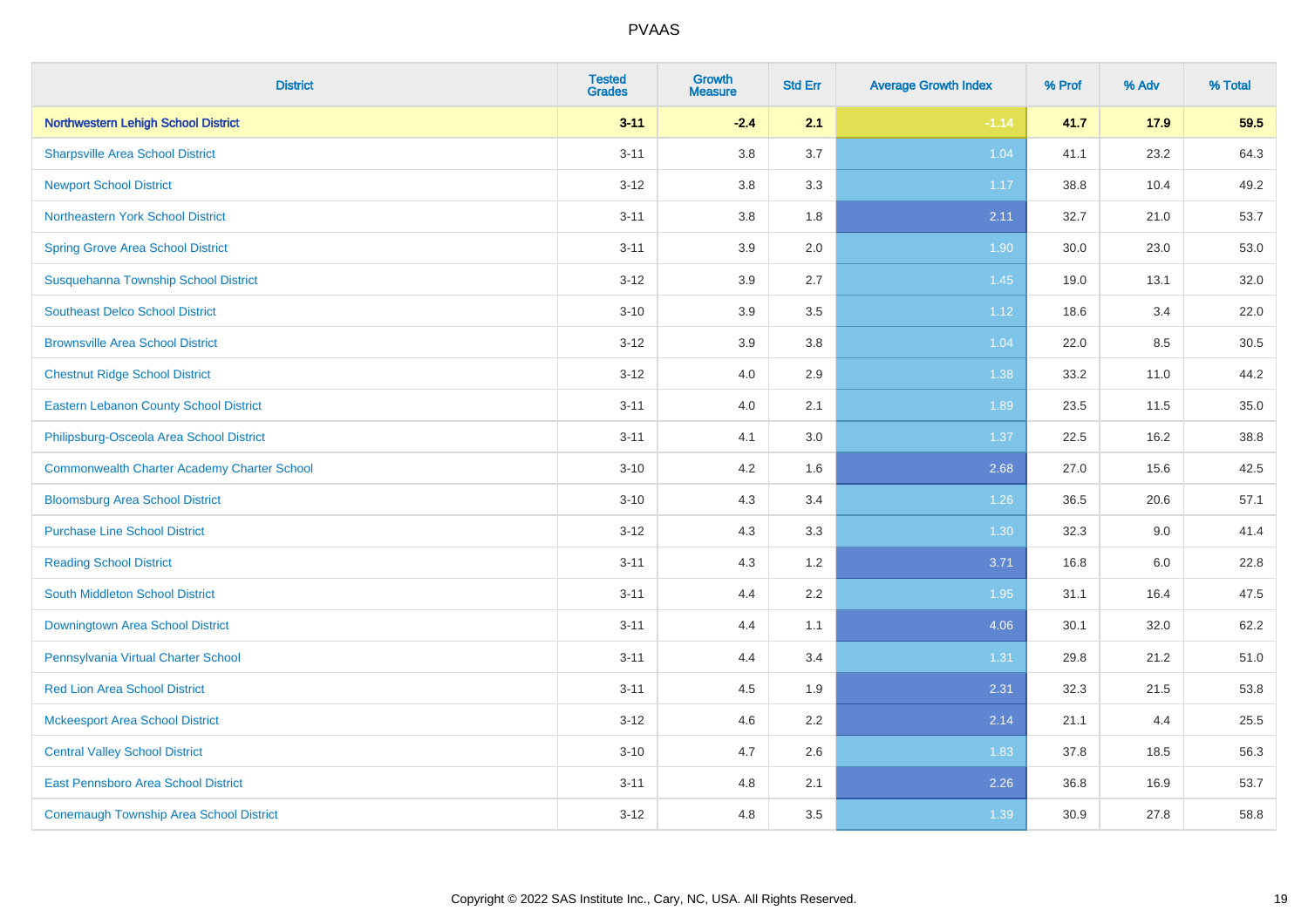| <b>District</b>                                | <b>Tested</b><br><b>Grades</b> | <b>Growth</b><br><b>Measure</b> | <b>Std Err</b> | <b>Average Growth Index</b> | % Prof | % Adv | % Total |
|------------------------------------------------|--------------------------------|---------------------------------|----------------|-----------------------------|--------|-------|---------|
| <b>Northwestern Lehigh School District</b>     | $3 - 11$                       | $-2.4$                          | 2.1            | $-1.14$                     | 41.7   | 17.9  | 59.5    |
| <b>Wallingford-Swarthmore School District</b>  | $3 - 10$                       | $5.0\,$                         | $2.2\,$        | 2.25                        | 33.3   | 37.1  | 70.4    |
| Johnsonburg Area School District               | $3 - 11$                       | 5.0                             | 3.9            | $1.27$                      | 35.5   | 11.8  | 47.4    |
| Aspira Bilingual Cyber Charter School          | $3 - 11$                       | 5.1                             | 5.8            | 0.87                        | 4.8    | 0.0   | 4.8     |
| Hope For Hyndman Charter School                | $3 - 11$                       | 5.1                             | 5.8            | 0.88                        | 14.3   | 7.1   | 21.4    |
| <b>Lower Dauphin School District</b>           | $3 - 11$                       | 5.3                             | 1.8            | 3.03                        | 30.6   | 26.8  | 57.5    |
| <b>Great Valley School District</b>            | $3 - 11$                       | 5.4                             | 2.0            | 2.77                        | 33.8   | 33.5  | 67.3    |
| <b>Galeton Area School District</b>            | $3 - 11$                       | 5.4                             | 5.4            | 1.01                        | 33.3   | 22.2  | 55.6    |
| <b>Pennsbury School District</b>               | $3 - 11$                       | 5.6                             | 1.3            | 4.38                        | 37.7   | 27.7  | 65.4    |
| <b>Crawford Central School District</b>        | $3 - 11$                       | 5.7                             | 2.1            | 2.71                        | 26.4   | 15.8  | 42.1    |
| <b>Wyalusing Area School District</b>          | $3 - 12$                       | 5.7                             | 3.2            | 1.78                        | 38.6   | 12.9  | 51.4    |
| <b>Upper Perkiomen School District</b>         | $3 - 11$                       | 5.7                             | 1.9            | 3.04                        | 25.4   | 19.9  | 45.4    |
| <b>Sayre Area School District</b>              | $3 - 11$                       | 5.8                             | 3.2            | 1.81                        | 30.3   | 21.0  | 51.3    |
| <b>Smethport Area School District</b>          | $3 - 12$                       | 5.8                             | 3.8            | 1.52                        | 24.6   | 20.0  | 44.6    |
| <b>Brandywine Heights Area School District</b> | $3 - 11$                       | 5.8                             | 2.6            | 2.27                        | 27.7   | 28.6  | 56.2    |
| <b>Halifax Area School District</b>            | $3 - 11$                       | 5.8                             | 3.5            | 1.64                        | 32.1   | 18.9  | 50.9    |
| <b>Salisbury Township School District</b>      | $3 - 11$                       | 5.8                             | 3.6            | 1.62                        | 24.4   | 12.6  | 37.0    |
| Huntingdon Area School District                | $3 - 11$                       | 5.8                             | 2.6            | 2.28                        | 27.8   | 17.4  | 45.2    |
| <b>Donegal School District</b>                 | $3 - 12$                       | 5.9                             | 2.2            | 2.72                        | 34.1   | 23.1  | 57.2    |
| Saint Marys Area School District               | $3 - 11$                       | 6.0                             | 2.2            | 2.69                        | 35.4   | 18.3  | 53.7    |
| South Fayette Township School District         | $3 - 11$                       | 6.0                             | 1.8            | 3.33                        | 32.2   | 38.3  | 70.5    |
| <b>Hazleton Area School District</b>           | $3 - 11$                       | 6.0                             | 1.6            | 3.85                        | 20.5   | 9.0   | 29.5    |
| <b>Penncrest School District</b>               | $3 - 11$                       | 6.0                             | 1.9            | 3.24                        | 31.1   | 16.9  | 48.0    |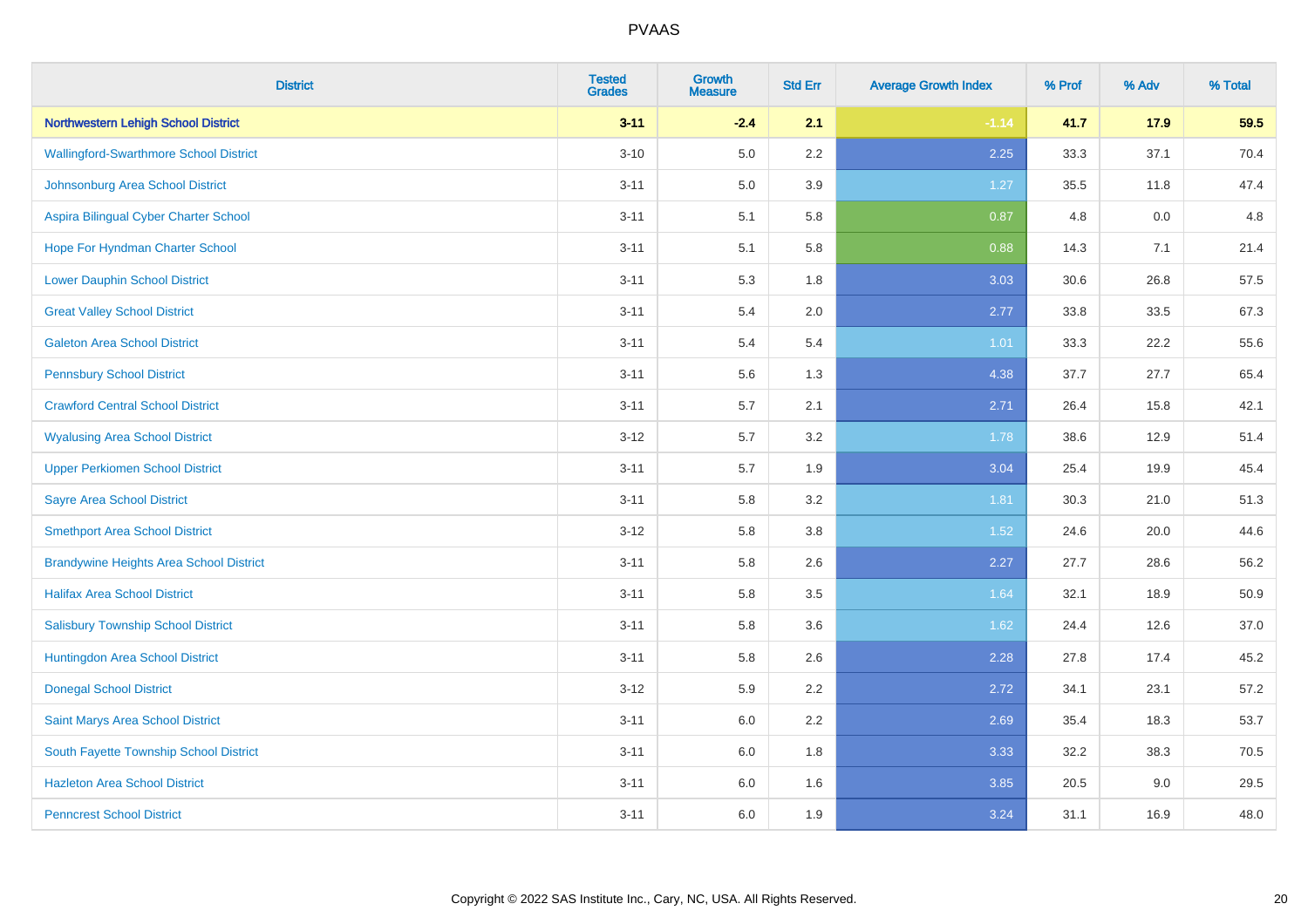| <b>District</b>                                | <b>Tested</b><br><b>Grades</b> | <b>Growth</b><br><b>Measure</b> | <b>Std Err</b> | <b>Average Growth Index</b> | % Prof | % Adv | % Total |
|------------------------------------------------|--------------------------------|---------------------------------|----------------|-----------------------------|--------|-------|---------|
| <b>Northwestern Lehigh School District</b>     | $3 - 11$                       | $-2.4$                          | 2.1            | $-1.14$                     | 41.7   | 17.9  | 59.5    |
| <b>Multicultural Academy Charter School</b>    | $9 - 11$                       | $6.0\,$                         | 3.4            | 1.77                        | 12.3   | 0.0   | 12.3    |
| Northern Lehigh School District                | $3 - 12$                       | 6.1                             | 2.5            | 2.42                        | 21.4   | 18.0  | 39.3    |
| <b>South Butler County School District</b>     | $3 - 10$                       | 6.3                             | 2.2            | 2.80                        | 37.8   | 19.2  | 57.0    |
| <b>United School District</b>                  | $3 - 11$                       | 6.3                             | 3.3            | 1.89                        | 38.8   | 16.3  | 55.0    |
| <b>Easton Area School District</b>             | $3 - 12$                       | 6.3                             | 1.3            | 4.91                        | 24.1   | 13.0  | 37.1    |
| <b>Bedford Area School District</b>            | $3 - 11$                       | 6.4                             | 2.4            | 2.68                        | 31.0   | 20.6  | 51.6    |
| People For People Charter School               | $3 - 12$                       | 6.4                             | 5.6            | 1.15                        | 2.4    | 0.0   | 2.4     |
| <b>Tamaqua Area School District</b>            | $3 - 12$                       | 6.5                             | 2.4            | 2.72                        | 34.3   | 17.5  | 51.8    |
| <b>Port Allegany School District</b>           | $3 - 11$                       | 6.5                             | 3.7            | 1.74                        | 26.4   | 11.3  | 37.7    |
| 21st Century Cyber Charter School              | $6 - 12$                       | 6.6                             | 2.1            | 3.16                        | 29.0   | 21.8  | 50.8    |
| <b>Mars Area School District</b>               | $3 - 10$                       | 6.6                             | 1.9            | 3.45                        | 36.7   | 32.4  | 69.1    |
| <b>Mastery Charter School - Hardy Williams</b> | $3 - 11$                       | 6.6                             | 3.0            | 2.21                        | 24.7   | 1.2   | 25.9    |
| <b>Bellefonte Area School District</b>         | $3 - 11$                       | $6.7\,$                         | 2.0            | 3.34                        | 28.8   | 21.5  | 50.2    |
| <b>Abington Heights School District</b>        | $3 - 11$                       | $6.7\,$                         | 1.7            | 4.00                        | 33.8   | 31.7  | 65.5    |
| Pennsylvania Distance Learning Charter School  | $3 - 12$                       | 6.8                             | 3.4            | 1.99                        | 19.8   | 6.2   | 25.9    |
| <b>Northern Potter School District</b>         | $3 - 12$                       | 6.8                             | 4.6            | 1.48                        | 30.6   | 11.1  | 41.7    |
| Northern Tioga School District                 | $3 - 12$                       | 6.8                             | 2.6            | 2.64                        | 25.0   | 16.9  | 41.9    |
| <b>Brookville Area School District</b>         | $3 - 11$                       | $6.8\,$                         | 3.1            | 2.19                        | 46.1   | 14.6  | 60.7    |
| <b>Ephrata Area School District</b>            | $3 - 11$                       | 6.8                             | 1.7            | 4.08                        | 31.6   | 17.1  | 48.8    |
| <b>Muncy School District</b>                   | $3 - 11$                       | 6.9                             | 3.3            | 2.12                        | 37.6   | 18.8  | 56.4    |
| <b>William Penn School District</b>            | $3 - 12$                       | 7.0                             | 1.9            | 3.61                        | 14.0   | 7.2   | 21.3    |
| <b>Bentworth School District</b>               | $3 - 11$                       | 7.0                             | 3.0            | 2.36                        | 26.6   | 17.0  | 43.6    |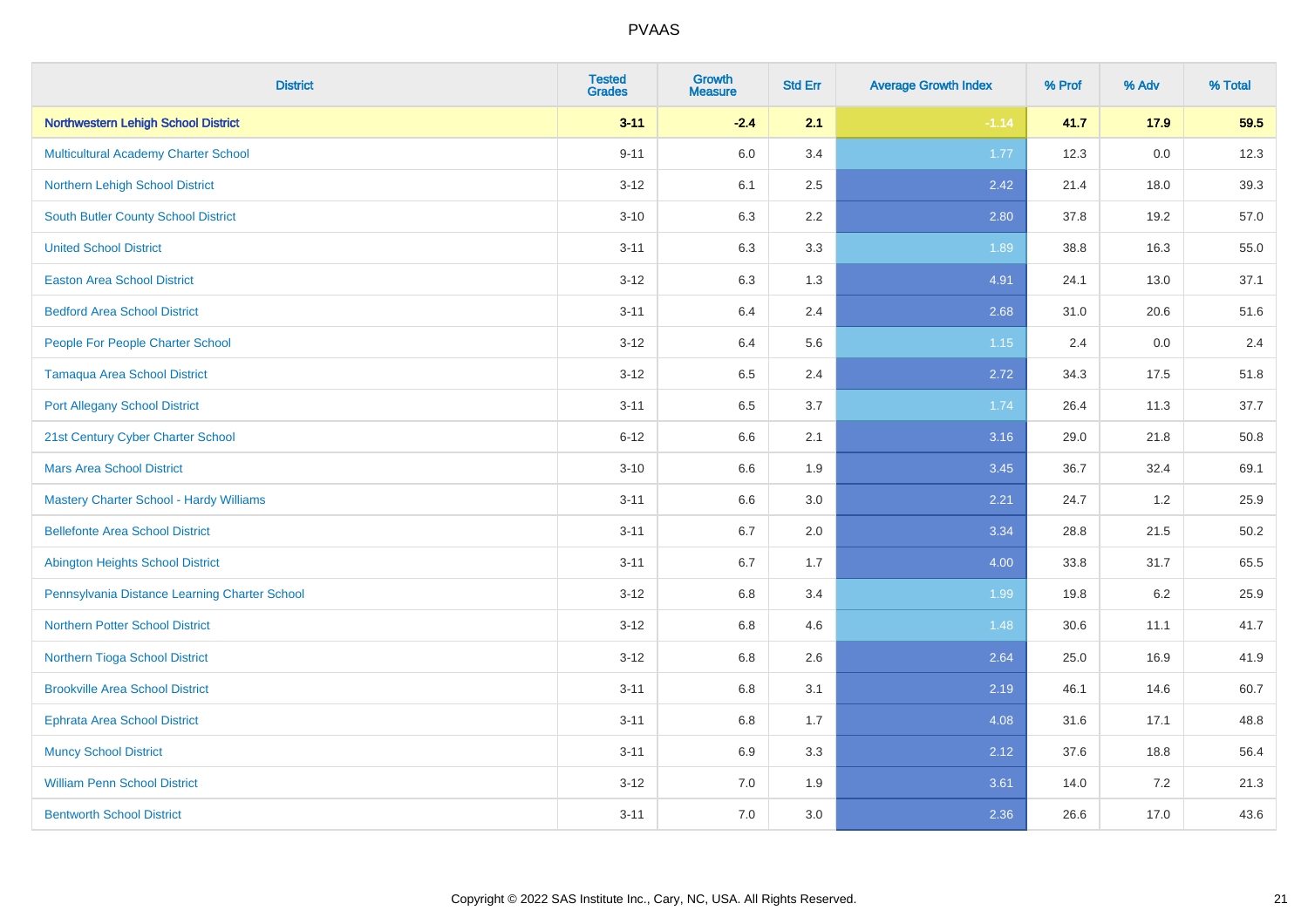| <b>District</b>                               | <b>Tested</b><br><b>Grades</b> | <b>Growth</b><br><b>Measure</b> | <b>Std Err</b> | <b>Average Growth Index</b> | % Prof | % Adv | % Total |
|-----------------------------------------------|--------------------------------|---------------------------------|----------------|-----------------------------|--------|-------|---------|
| <b>Northwestern Lehigh School District</b>    | $3 - 11$                       | $-2.4$                          | 2.1            | $-1.14$                     | 41.7   | 17.9  | 59.5    |
| Leechburg Area School District                | $3 - 11$                       | 7.0                             | 3.9            | 1.79                        | 37.7   | 4.9   | 42.6    |
| <b>Penn Manor School District</b>             | $3 - 11$                       | 7.1                             | 1.5            | 4.82                        | 26.7   | 20.5  | 47.2    |
| <b>Elizabethtown Area School District</b>     | $3 - 12$                       | 7.1                             | 1.7            | 4.19                        | 36.4   | 27.6  | 64.0    |
| <b>Esperanza Cyber Charter School</b>         | $3 - 11$                       | 7.1                             | 6.1            | $1.15$                      | 8.8    | 2.9   | 11.8    |
| <b>Conrad Weiser Area School District</b>     | $3 - 11$                       | 7.1                             | 2.1            | 3.34                        | 28.2   | 14.4  | 42.6    |
| Dr Robert Ketterer Charter School Inc         | $6 - 12$                       | 7.1                             | 4.3            | 1.66                        | 7.3    | 1.7   | 9.0     |
| <b>Dover Area School District</b>             | $3 - 12$                       | 7.1                             | 1.9            | 3.78                        | 33.0   | 18.7  | 51.7    |
| <b>Phoenixville Area School District</b>      | $3 - 11$                       | 7.3                             | 1.8            | 3.96                        | 32.3   | 27.6  | 59.8    |
| <b>York Suburban School District</b>          | $3 - 11$                       | 7.4                             | 2.1            | 3.55                        | 24.9   | 31.2  | 56.1    |
| <b>Pennridge School District</b>              | $3 - 10$                       | 7.4                             | 1.5            | 5.10                        | 32.0   | 27.6  | 59.6    |
| <b>Hampton Township School District</b>       | $3 - 11$                       | 7.4                             | 2.0            | 3.79                        | 37.9   | 39.2  | 77.0    |
| <b>Radnor Township School District</b>        | $3 - 12$                       | $7.5\,$                         | 1.9            | 4.03                        | 33.0   | 38.3  | 71.3    |
| <b>Stroudsburg Area School District</b>       | $3 - 11$                       | 7.5                             | 1.6            | 4.70                        | 30.4   | 18.3  | 48.7    |
| <b>Bald Eagle Area School District</b>        | $3 - 11$                       | 7.6                             | 2.5            | 3.00                        | 31.6   | 15.6  | 47.3    |
| <b>Conewago Valley School District</b>        | $3 - 12$                       | 7.6                             | 1.7            | 4.46                        | 41.3   | 19.4  | 60.6    |
| <b>Avon Grove School District</b>             | $3 - 10$                       | 7.6                             | 1.4            | 5.29                        | 33.7   | 33.2  | 67.0    |
| <b>Juniata County School District</b>         | $3 - 12$                       | 7.7                             | 2.0            | 3.81                        | 22.9   | 18.9  | 41.8    |
| <b>Palisades School District</b>              | $3 - 11$                       | 7.7                             | 2.9            | 2.66                        | 27.8   | 20.3  | 48.1    |
| <b>Keystone School District</b>               | $3 - 11$                       | 7.8                             | 5.7            | 1.37                        | 35.0   | 45.0  | 80.0    |
| <b>Glendale School District</b>               | $3 - 10$                       | 7.9                             | 3.5            | 2.25                        | 42.6   | 9.3   | 51.8    |
| <b>Mastery Charter School - Thomas Campus</b> | $3 - 10$                       | 7.9                             | 5.7            | 1.39                        | 12.5   | 0.0   | 12.5    |
| Pennsylvania Leadership Charter School        | $3 - 11$                       | 8.0                             | 1.9            | 4.22                        | 33.1   | 27.8  | 60.9    |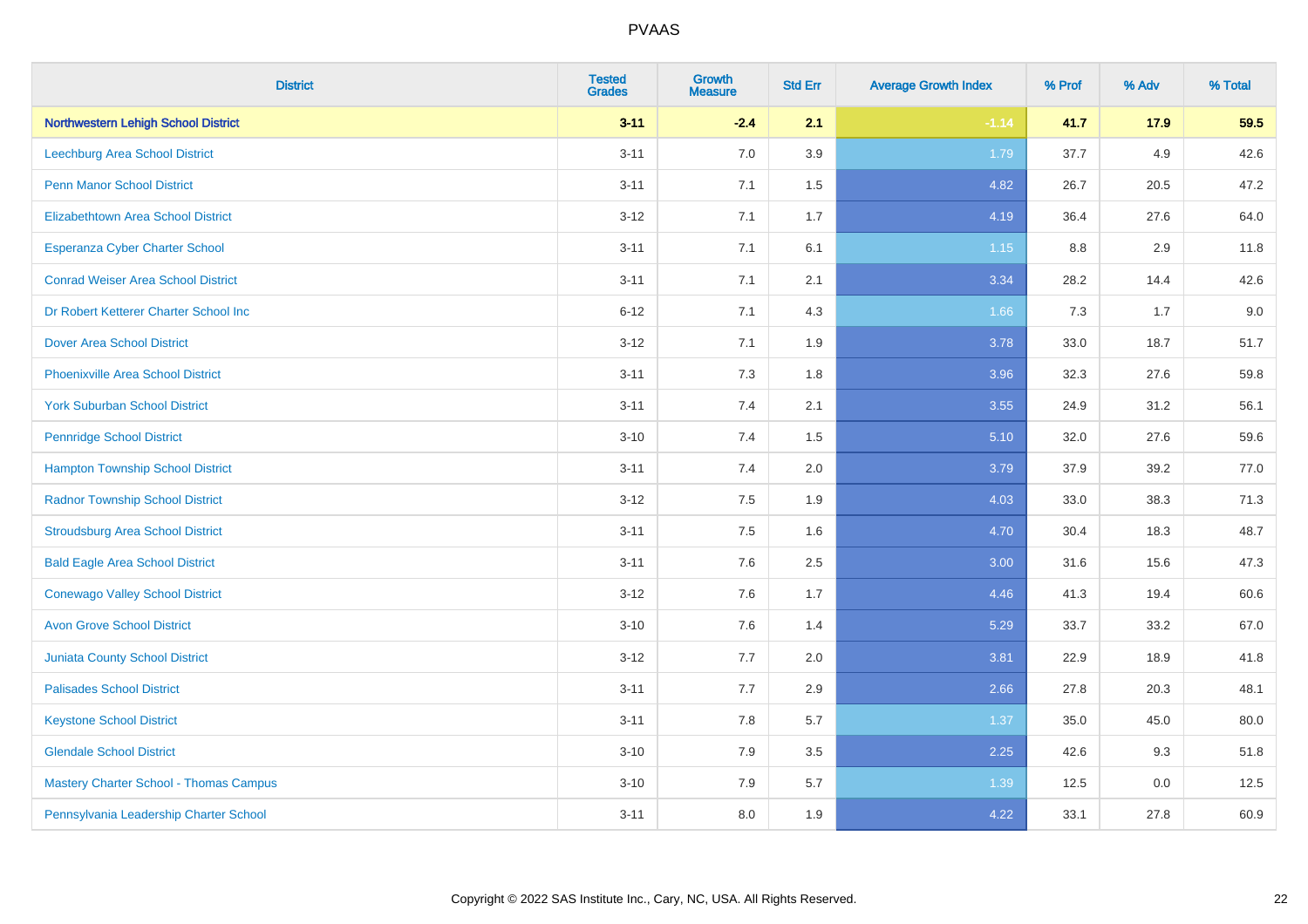| <b>District</b>                                | <b>Tested</b><br><b>Grades</b> | <b>Growth</b><br><b>Measure</b> | <b>Std Err</b> | <b>Average Growth Index</b> | % Prof | % Adv | % Total |
|------------------------------------------------|--------------------------------|---------------------------------|----------------|-----------------------------|--------|-------|---------|
| Northwestern Lehigh School District            | $3 - 11$                       | $-2.4$                          | 2.1            | $-1.14$                     | 41.7   | 17.9  | 59.5    |
| <b>Dallas School District</b>                  | $3 - 11$                       | 8.1                             | 2.1            | 3.87                        | 32.4   | 22.4  | 54.8    |
| <b>Benton Area School District</b>             | $3 - 10$                       | 8.1                             | 4.0            | 2.01                        | 35.7   | 28.6  | 64.3    |
| <b>Cornwall-Lebanon School District</b>        | $3 - 11$                       | 8.2                             | 1.6            | 5.24                        | 28.0   | 20.5  | 48.6    |
| <b>Blue Ridge School District</b>              | $3 - 11$                       | 8.3                             | 3.7            | 2.24                        | 29.6   | 9.3   | 38.9    |
| <b>Fairview School District</b>                | $3 - 11$                       | 8.3                             | 2.4            | 3.43                        | 41.9   | 34.9  | 76.7    |
| <b>Canton Area School District</b>             | $3 - 11$                       | 8.4                             | 2.9            | 2.92                        | 13.8   | 23.0  | 36.8    |
| Northern York County School District           | $3 - 11$                       | 8.4                             | 1.8            | 4.63                        | 24.3   | 23.1  | 47.4    |
| <b>Neshaminy School District</b>               | $3 - 11$                       | 8.6                             | 1.3            | 6.56                        | 31.3   | 23.9  | 55.2    |
| Oil City Area School District                  | $3 - 11$                       | 8.6                             | 2.4            | 3.56                        | 29.1   | 13.1  | 42.2    |
| <b>West Allegheny School District</b>          | $3 - 12$                       | 8.6                             | 2.0            | 4.34                        | 37.3   | 27.2  | 64.5    |
| <b>Lower Moreland Township School District</b> | $3 - 11$                       | 8.7                             | 2.0            | 4.35                        | 38.2   | 33.2  | 71.4    |
| <b>Tredyffrin-Easttown School District</b>     | $3 - 10$                       | 8.7                             | 2.4            | 3.57                        | 35.2   | 35.8  | 71.0    |
| <b>Homer-Center School District</b>            | $3 - 11$                       | 8.8                             | 3.5            | 2.53                        | 38.0   | 17.7  | 55.8    |
| <b>Kane Area School District</b>               | $3 - 10$                       | 8.8                             | 2.9            | 3.07                        | 31.4   | 19.8  | 51.2    |
| <b>Wallenpaupack Area School District</b>      | $3 - 11$                       | $8.8\,$                         | 2.1            | 4.28                        | 28.5   | 18.9  | 47.4    |
| <b>East Penn School District</b>               | $3 - 11$                       | 8.9                             | 1.2            | 7.61                        | 32.8   | 26.4  | 59.2    |
| <b>Spring Cove School District</b>             | $3 - 11$                       | 9.1                             | 2.4            | 3.77                        | 31.8   | 25.4  | 57.1    |
| <b>Millcreek Township School District</b>      | $3 - 11$                       | 9.1                             | 1.4            | 6.61                        | 34.5   | 30.1  | 64.6    |
| <b>Pine-Richland School District</b>           | $3 - 11$                       | 9.3                             | 1.7            | 5.56                        | 42.3   | 35.8  | 78.1    |
| <b>Valley View School District</b>             | $3 - 11$                       | 9.3                             | 2.2            | 4.18                        | 26.6   | 23.1  | 49.7    |
| <b>Kutztown Area School District</b>           | $3 - 12$                       | 9.3                             | 2.8            | 3.34                        | 38.5   | 14.6  | 53.2    |
| <b>Apollo-Ridge School District</b>            | $3 - 12$                       | 9.5                             | 3.0            | 3.23                        | 34.0   | 9.4   | 43.4    |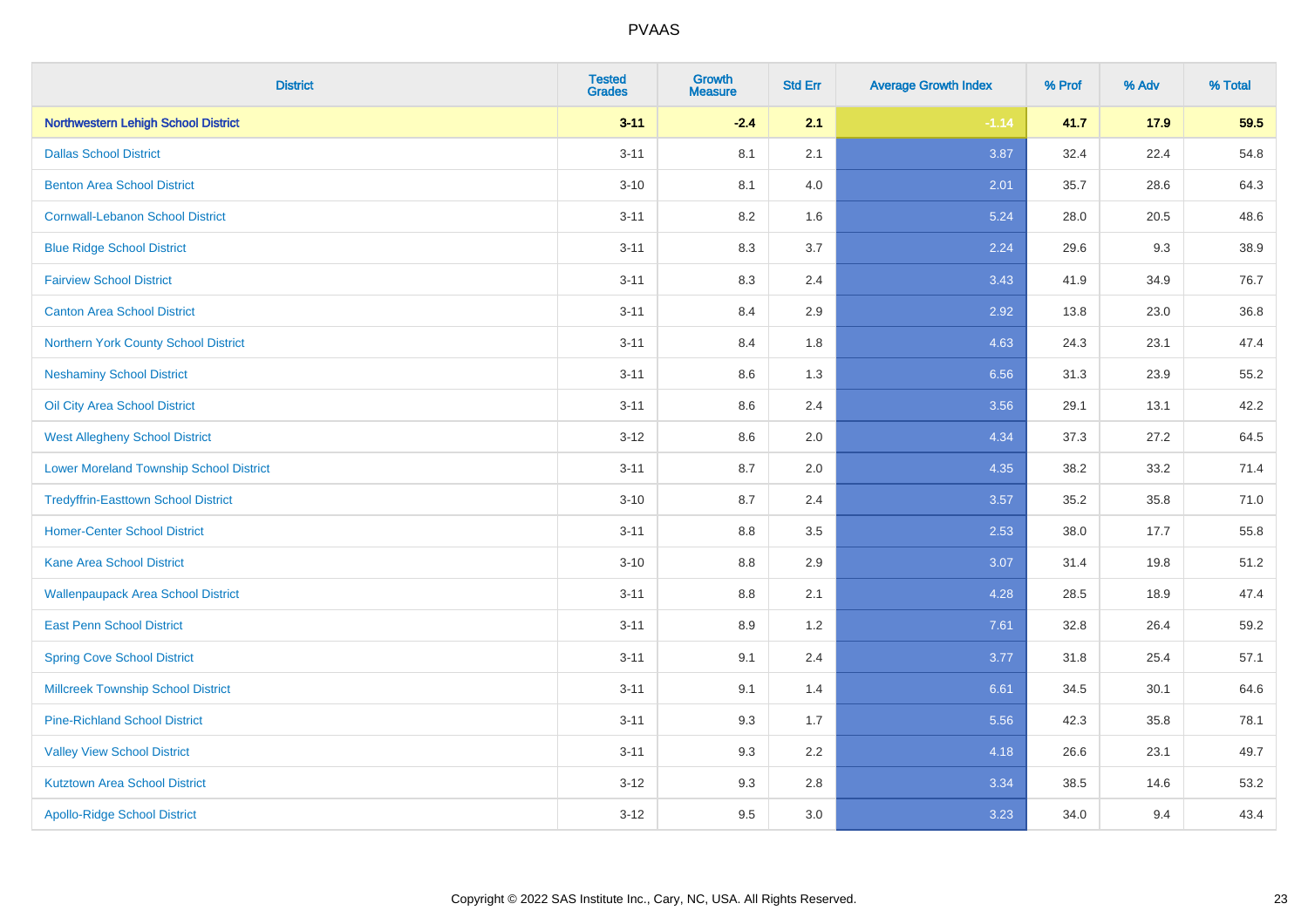| <b>District</b>                          | <b>Tested</b><br><b>Grades</b> | <b>Growth</b><br><b>Measure</b> | <b>Std Err</b> | <b>Average Growth Index</b> | % Prof | % Adv | % Total |
|------------------------------------------|--------------------------------|---------------------------------|----------------|-----------------------------|--------|-------|---------|
| Northwestern Lehigh School District      | $3 - 11$                       | $-2.4$                          | 2.1            | $-1.14$                     | 41.7   | 17.9  | 59.5    |
| <b>Avon Grove Charter School</b>         | $3 - 11$                       | 9.8                             | 3.1            | 3.18                        | 32.4   | 26.0  | 58.4    |
| <b>Armstrong School District</b>         | $3 - 11$                       | 9.8                             | 1.6            | 6.22                        | 32.8   | 24.6  | 57.4    |
| <b>Oswayo Valley School District</b>     | $3 - 12$                       | 9.9                             | 5.1            | 1.93                        | 26.5   | 44.1  | 70.6    |
| <b>Fleetwood Area School District</b>    | $3 - 10$                       | 10.4                            | 2.0            | 5.19                        | 31.7   | 25.8  | 57.5    |
| <b>Warrior Run School District</b>       | $3 - 11$                       | 10.5                            | 2.7            | 3.86                        | 34.1   | 16.8  | 50.9    |
| <b>Manheim Township School District</b>  | $3-12$                         | 10.9                            | 1.5            | 7.51                        | 30.9   | 31.0  | 61.9    |
| <b>Methacton School District</b>         | $3 - 11$                       | 11.0                            | 1.6            | 6.94                        | 36.0   | 33.6  | 69.6    |
| <b>West Perry School District</b>        | $3 - 11$                       | 11.0                            | 2.3            | 4.76                        | 26.9   | 20.5  | 47.4    |
| Lampeter-Strasburg School District       | $3 - 12$                       | 11.0                            | 1.9            | 5.69                        | 35.4   | 32.3  | 67.7    |
| <b>Wilmington Area School District</b>   | $3 - 11$                       | 11.1                            | 3.3            | 3.37                        | 29.8   | 26.2  | 56.0    |
| <b>Belle Vernon Area School District</b> | $3 - 11$                       | 11.1                            | 2.3            | 4.88                        | 31.6   | 25.4  | 57.1    |
| <b>Steel Valley School District</b>      | $3 - 11$                       | 11.1                            | 3.3            | 3.33                        | 34.8   | 10.1  | 44.9    |
| <b>Upper Darby School District</b>       | $3 - 12$                       | 11.2                            | 1.4            | 8.28                        | 23.8   | 11.8  | 35.6    |
| <b>Greenwood School District</b>         | $3 - 11$                       | 11.3                            | 3.6            | 3.14                        | 31.2   | 32.8  | 63.9    |
| <b>Franklin Regional School District</b> | $3 - 11$                       | 11.3                            | 1.8            | 6.13                        | 30.0   | 35.0  | 65.0    |
| <b>Lehighton Area School District</b>    | $3 - 11$                       | 11.4                            | 2.4            | 4.84                        | 30.5   | 24.9  | 55.3    |
| <b>Line Mountain School District</b>     | $3 - 11$                       | 11.7                            | 3.9            | 3.01                        | 40.4   | 42.3  | 82.7    |
| <b>Whitehall-Coplay School District</b>  | $3 - 11$                       | 11.8                            | 1.7            | 7.06                        | 32.3   | 21.7  | 54.0    |
| <b>Indiana Area School District</b>      | $3 - 11$                       | 12.0                            | 2.0            | 5.98                        | 30.0   | 30.4  | 60.3    |
| <b>Blue Mountain School District</b>     | $3 - 10$                       | 12.2                            | 2.1            | 5.81                        | 30.7   | 26.1  | 56.8    |
| <b>Quaker Valley School District</b>     | $3 - 11$                       | 12.2                            | 2.5            | 4.90                        | 39.5   | 26.4  | 65.9    |
| <b>Montrose Area School District</b>     | $3 - 10$                       | 12.3                            | 2.8            | 4.41                        | 37.8   | 28.9  | 66.7    |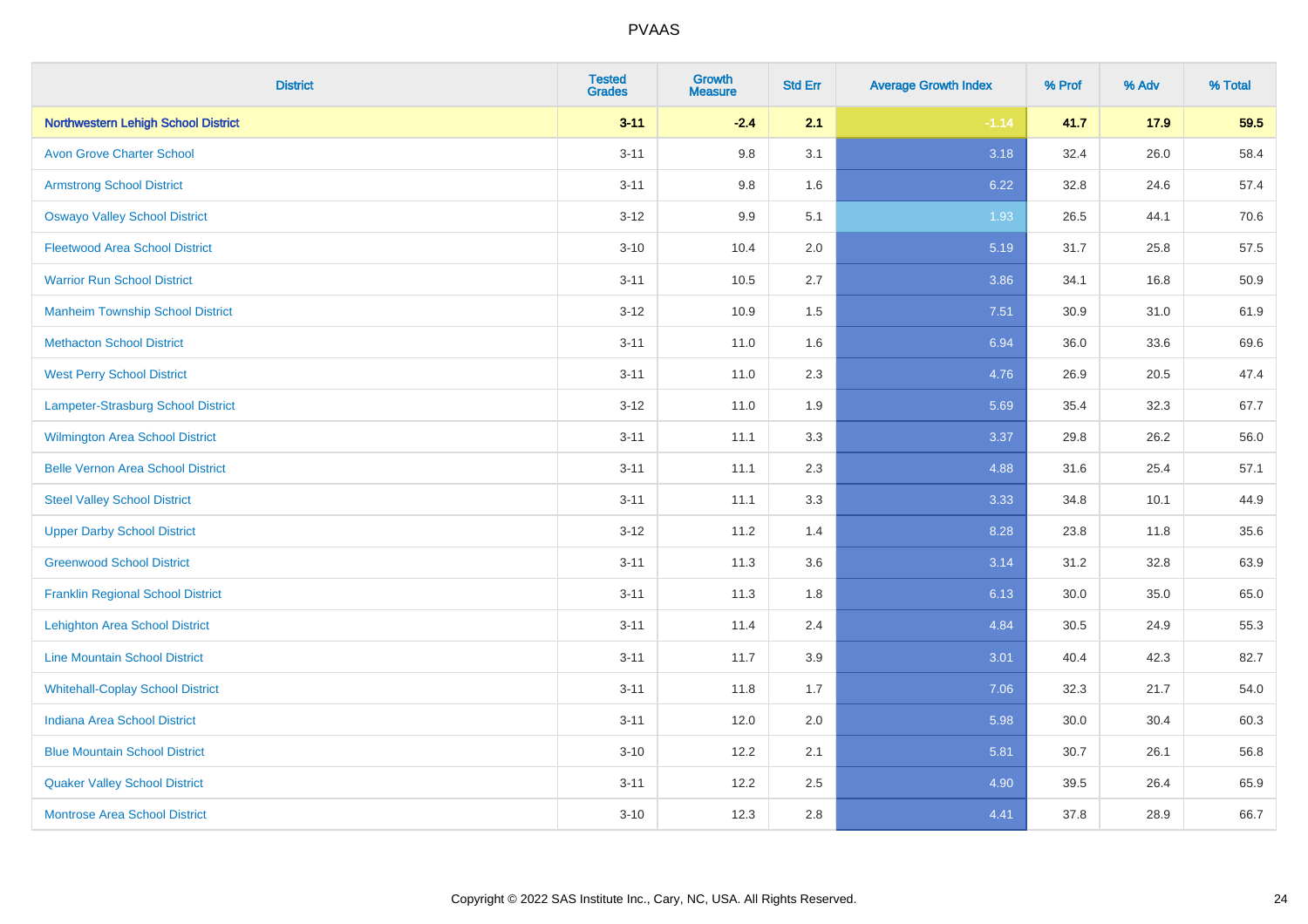| <b>District</b>                                 | <b>Tested</b><br><b>Grades</b> | Growth<br><b>Measure</b> | <b>Std Err</b> | <b>Average Growth Index</b> | % Prof | % Adv | % Total |
|-------------------------------------------------|--------------------------------|--------------------------|----------------|-----------------------------|--------|-------|---------|
| <b>Northwestern Lehigh School District</b>      | $3 - 11$                       | $-2.4$                   | 2.1            | $-1.14$                     | 41.7   | 17.9  | 59.5    |
| <b>Mifflin County School District</b>           | $3 - 11$                       | 12.3                     | 1.6            | 7.69                        | 35.1   | 15.1  | 50.3    |
| <b>Cocalico School District</b>                 | $3 - 11$                       | 12.3                     | 1.9            | 6.48                        | 28.2   | 32.3  | 60.5    |
| Allegheny-Clarion Valley School District        | $3 - 10$                       | 12.3                     | 4.1            | 3.03                        | 33.3   | 19.0  | 52.4    |
| <b>Manheim Central School District</b>          | $3 - 11$                       | 12.8                     | 2.0            | 6.52                        | 27.8   | 35.4  | 63.2    |
| Pen Argyl Area School District                  | $3 - 12$                       | 12.8                     | 2.5            | 5.10                        | 28.5   | 23.8  | 52.3    |
| <b>Central York School District</b>             | $3 - 12$                       | 12.9                     | 1.5            | 8.64                        | 31.4   | 24.1  | 55.5    |
| <b>Laurel School District</b>                   | $3 - 11$                       | 13.0                     | 3.1            | 4.19                        | 30.3   | 15.7  | 46.1    |
| North Pocono School District                    | $3 - 11$                       | 13.1                     | 3.7            | 3.54                        | 31.4   | 33.3  | 64.7    |
| <b>Maritime Academy Charter School</b>          | $3 - 10$                       | 13.2                     | 3.1            | 4.29                        | 24.0   | 1.3   | 25.3    |
| <b>Lakeland School District</b>                 | $3 - 11$                       | 13.3                     | 2.8            | 4.80                        | 22.2   | 21.2  | 43.4    |
| <b>Tuscarora School District</b>                | $3 - 11$                       | 13.4                     | 2.2            | 6.20                        | 37.1   | 26.3  | 63.4    |
| <b>Hempfield School District</b>                | $3 - 11$                       | 13.4                     | 1.3            | 10.53                       | 29.9   | 36.8  | 66.7    |
| <b>Harbor Creek School District</b>             | $3 - 11$                       | 13.4                     | 2.3            | 5.80                        | 34.5   | 40.7  | 75.2    |
| <b>Council Rock School District</b>             | $3 - 11$                       | 13.5                     | 1.1            | 12.27                       | 32.0   | 35.4  | 67.4    |
| <b>Iroquois School District</b>                 | $3 - 11$                       | 13.6                     | 2.8            | 4.83                        | 33.3   | 16.0  | 49.4    |
| <b>Upper Saint Clair School District</b>        | $3 - 11$                       | 13.8                     | 1.8            | 7.86                        | 32.2   | 44.5  | 76.7    |
| <b>Upper Merion Area School District</b>        | $3 - 11$                       | 14.0                     | 2.0            | 7.15                        | 34.4   | 32.6  | 67.0    |
| <b>Hermitage School District</b>                | $3 - 12$                       | 14.0                     | 2.5            | 5.59                        | 34.0   | 27.0  | 61.0    |
| <b>Peters Township School District</b>          | $3 - 11$                       | 14.1                     | 1.7            | 8.16                        | 35.2   | 41.6  | 76.8    |
| Penns Valley Area School District               | $3 - 12$                       | 14.1                     | 2.6            | 5.33                        | 29.6   | 23.3  | 52.9    |
| Capital Area School for the Arts Charter School | $9 - 11$                       | 14.2                     | 4.5            | 3.13                        | 27.5   | 30.0  | 57.5    |
| <b>Agora Cyber Charter School</b>               | $3 - 11$                       | 14.6                     | 2.4            | 6.03                        | 24.7   | 19.5  | 44.2    |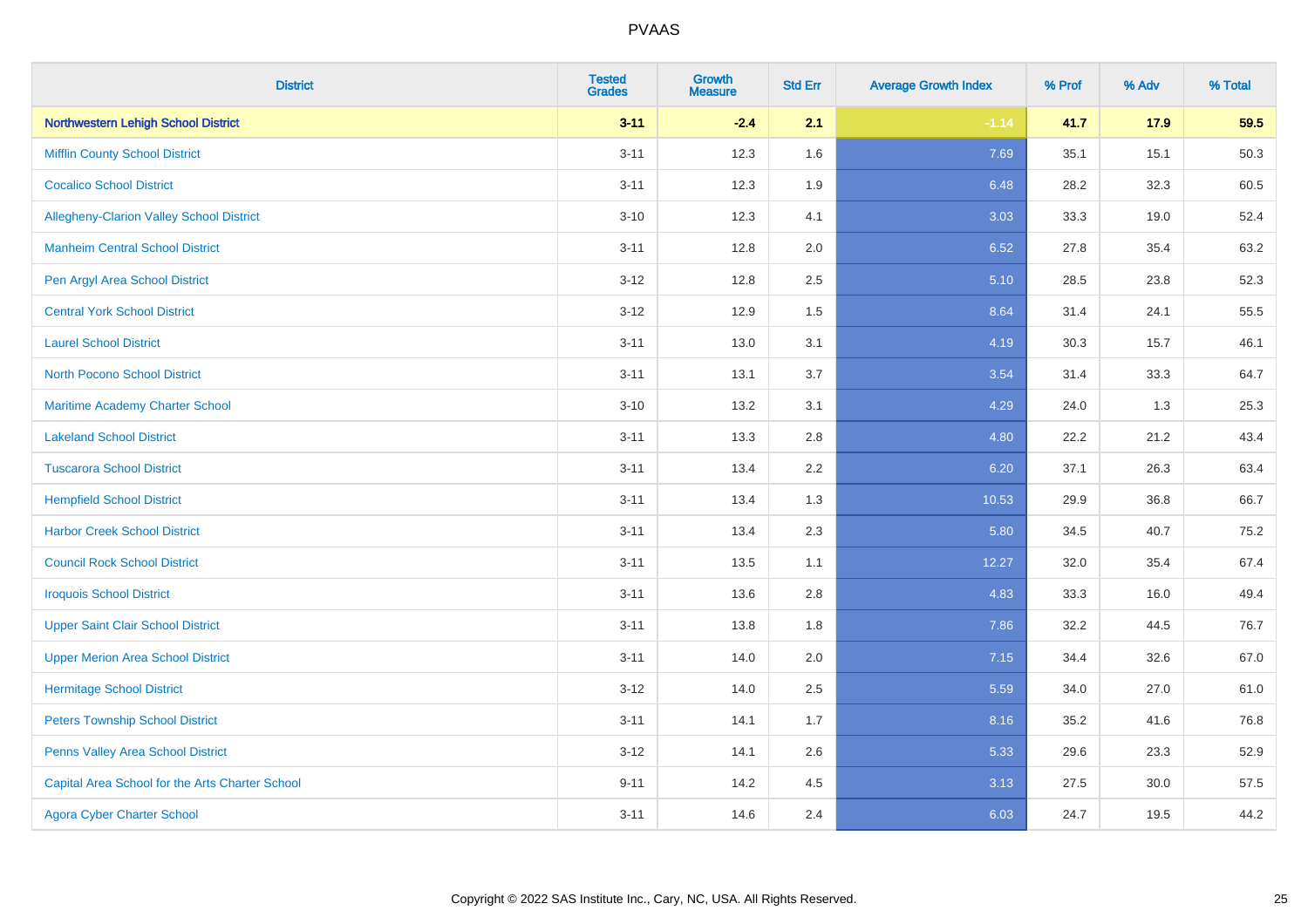| <b>District</b>                               | <b>Tested</b><br><b>Grades</b> | <b>Growth</b><br><b>Measure</b> | <b>Std Err</b> | <b>Average Growth Index</b> | % Prof | % Adv | % Total |
|-----------------------------------------------|--------------------------------|---------------------------------|----------------|-----------------------------|--------|-------|---------|
| Northwestern Lehigh School District           | $3 - 11$                       | $-2.4$                          | 2.1            | $-1.14$                     | 41.7   | 17.9  | 59.5    |
| <b>Coudersport Area School District</b>       | $3 - 11$                       | 14.8                            | 3.4            | 4.33                        | 34.7   | 28.0  | 62.7    |
| <b>Lake-Lehman School District</b>            | $3 - 11$                       | 14.9                            | 2.8            | 5.34                        | 25.8   | 22.5  | 48.3    |
| <b>Southern York County School District</b>   | $3 - 11$                       | 15.5                            | 1.8            | 8.48                        | 37.6   | 29.2  | 66.8    |
| <b>Central Bucks School District</b>          | $3 - 11$                       | 15.5                            | 0.9            | 17.94                       | 34.8   | 41.4  | 76.2    |
| <b>Delaware Valley School District</b>        | $3 - 11$                       | 15.7                            | 1.6            | 9.62                        | 36.7   | 32.1  | 68.8    |
| <b>Punxsutawney Area School District</b>      | $3 - 11$                       | 15.8                            | 2.7            | 5.83                        | 18.6   | 29.0  | 47.6    |
| <b>Unionville-Chadds Ford School District</b> | $3 - 11$                       | 15.8                            | 1.7            | 9.12                        | 31.2   | 48.0  | 79.2    |
| Palmyra Area School District                  | $3 - 11$                       | 16.2                            | 1.8            | 9.02                        | 38.8   | 34.0  | 72.8    |
| <b>Upper Dauphin Area School District</b>     | $3 - 11$                       | 16.5                            | 5.1            | 3.26                        | 37.5   | 26.8  | 64.3    |
| <b>Spring-Ford Area School District</b>       | $3 - 11$                       | 16.6                            | 1.2            | 14.02                       | 30.4   | 45.3  | 75.7    |
| <b>West Branch Area School District</b>       | $3 - 11$                       | 17.0                            | 3.3            | 5.20                        | 47.1   | 19.1  | 66.2    |
| North Penn School District                    | $3 - 11$                       | 17.6                            | 1.0            | 17.53                       | 30.8   | 35.7  | 66.4    |
| <b>Fox Chapel Area School District</b>        | $3 - 11$                       | 17.6                            | 1.9            | 9.47                        | 22.9   | 52.0  | 74.9    |
| <b>Pequea Valley School District</b>          | $3 - 11$                       | 18.0                            | 3.1            | 5.74                        | 29.2   | 37.5  | 66.7    |
| North Allegheny School District               | $3 - 11$                       | 18.0                            | 1.3            | 14.25                       | 30.5   | 42.9  | 73.4    |
| <b>Danville Area School District</b>          | $3 - 11$                       | 18.4                            | 2.6            | 7.19                        | 32.0   | 46.1  | 78.1    |
| <b>Souderton Area School District</b>         | $3 - 11$                       | 18.5                            | 1.4            | 12.86                       | 39.2   | 31.2  | 70.4    |
| <b>Cumberland Valley School District</b>      | $3 - 12$                       | 18.6                            | 1.2            | 15.79                       | 31.3   | 39.2  | 70.5    |
| <b>Lower Merion School District</b>           | $3 - 11$                       | 18.9                            | 1.2            | 15.42                       | 29.4   | 48.6  | 78.0    |
| <b>Saucon Valley School District</b>          | $3 - 11$                       | 18.9                            | 2.2            | 8.48                        | 26.0   | 39.6  | 65.6    |
| <b>Berlin Brothersvalley School District</b>  | $3 - 11$                       | 19.6                            | 4.0            | 4.93                        | 28.3   | 41.3  | 69.6    |
| <b>Dallastown Area School District</b>        | $3 - 11$                       | 19.9                            | 1.4            | 14.14                       | 36.8   | 34.2  | 71.0    |